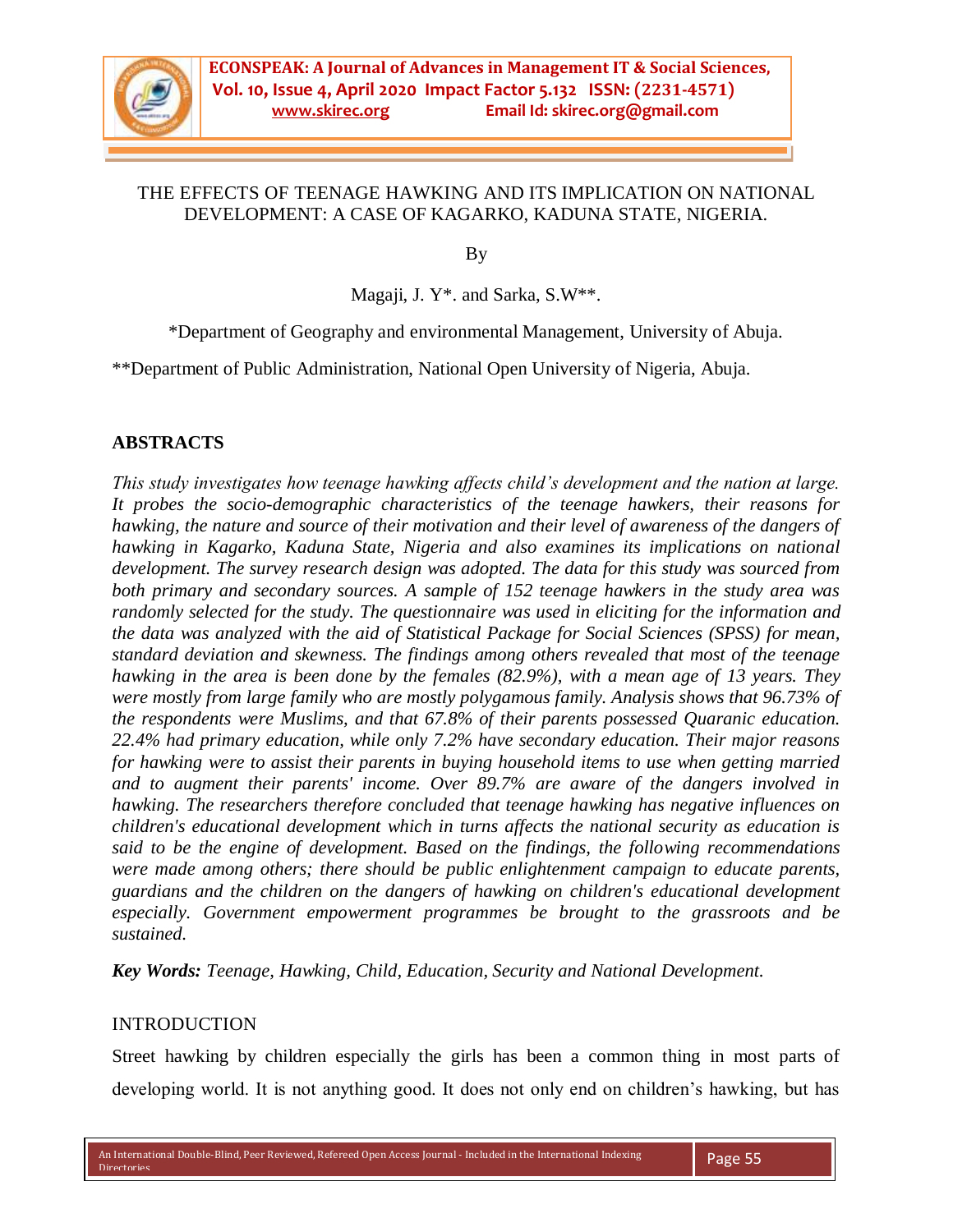

intrinsic causes and effects on the society at large. Irrespective of the causes and effects of children"s hawking on the streets of many parts of the world, possible remedies can be applied by the governments, community based organisations, parents and sponsors to tackle the menace.

A child(teen) is defined as any person less than eighteen years of age. Children hawk a wide range of cheap articles; edible and products such as sachet water, vegetable, bread, slippers, newspapers, fruits to mention but few. Most children who fall victim to this inhuman and intimidating condition are always busy preparing for their hawking business while their privileged mates are seen rushing to schools. The most distressing of it is that their sponsors hardly buy good cloths for them for the hard work even though, they hawk at all times of the day and in any weather condition.

Street hawking or vending in developing countries is attracting a rising interest amongst researchers (Olutunde, 2013; Ugochukwu,*et' al.,* 2012) due to the various health, social, and economic implications to those who engage in the trade (Amoo,*et al*., 2012; Esin *et' al*.,2005; Ashimolowo et al., 2010). Developing countries are faced with exponential growth giving rise to rural-urban drift in search of a better means of livelihood (Hoyamo and Keenan, 2007). This encroaches on the limited resources available in these countries. Families who cannot afford the high cost of house rent are forced to live in urban slums which further expose them to numerous health and environmental hazards, unemployment and poor education (Ekpenyong and Nkereuwuem, 2011). The need to continually provide for the family in the midst of unfriendly conditions has led women, men, youths and children to engage in street hawking activities (Ekpenyong and Nkereuwuem, 2011).

Street hawking irrespective of who (age and sex) engages in it, is associated with major hazards (Lee, 2004; Lu, 2011). This includes sexual assault which increases the vulnerability of the hawkers to diseases such as HIV/AIDS and other sexually transmitted infections, increased risk of unwanted pregnancies and unsafe abortion (Lee, 2004; Lu, 2011; Kwankye et al., 2007). Other hazards include physical assaults, mobbing, involvement in road traffic accidents, kidnapping and ritual killings, especially now that the security of people in the country is not assured. Street hawking leads to increased exposure to antisocial activities like smoking, drug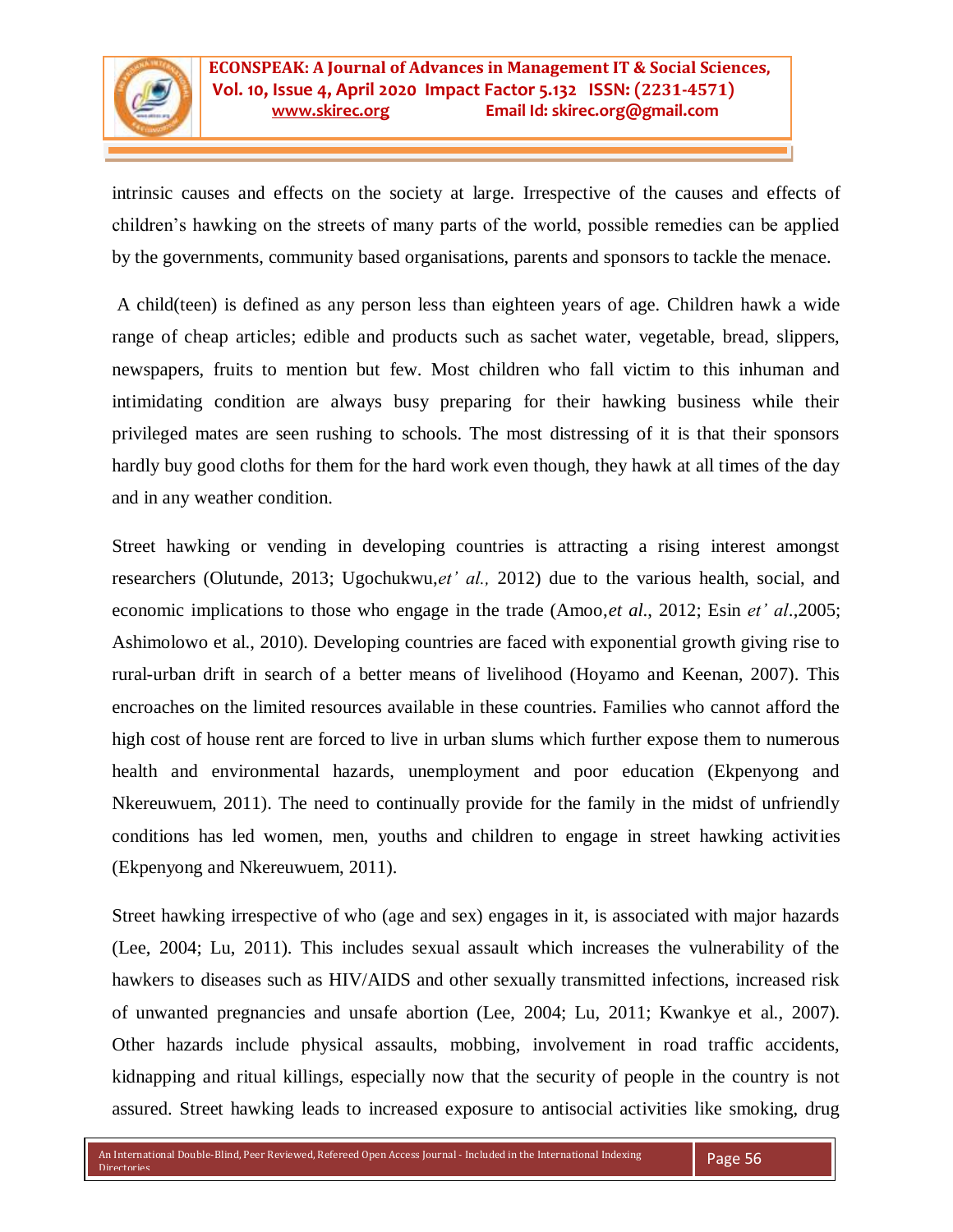

and alcohol abuse, cultism and crime which negatively impinge on the security and development of the society. Hawkers are exposed to harsh weather conditions, insects, reptile bites and hunger (Ugochukwu *et' al*., 2012; Amoo *et' al*., 2012; Esin *et' al*., 2005; Ashimolowo *et' al*., 2010; Hoyamo and Keenan, 2007; Ekpenyong and Nkereuwuem, 2011). In addition, they are deprived of education and sound health; these constitute child abuse (Ekpenyong and Nkereuwuem, 2011).

Street hawking defaces the environment from littering by people who buy the goods sold by the hawkers (Kwankye *et' al*., 2007). This adds to environmental pollution when the available drainages are blocked leading to flooding and increased breeding of vectors especially during the rainy season, thereby jeopardizing the health of residents due to the increased prevalence of communicable diseases.

There is an increased risk of physical injuries sustained by the hawkers when they carry their goods on their heads or hands and run after moving vehicles in an attempt to ensure their sales. This contributes to the impediment in the flow of traffic as they flood these major roads and junctions (Amoo *et' al*., 2012).The incidence of street hawking in Nigeria, has been related to the high rates of unemployment, poverty, inflation, poor school performance, unstable families, Peer group influence, large family size and poor parental care (Fawole *et' al*., 2003). Poverty has been given as a major factor for engaging in street hawking due to the need to compensate for the family income (Onuzulike, 2007).

# **Street Children and National Security:**

Teenage Street hawking constitute serious nuisance to the society; it is generally viewed as a social pathology and a threat to nation security and development that requires social solution through rehabilitation and re-integration of such kids into their families and needy homes. National Security entails the ability of Nigeria to advance her interests and objectives to contain instability, control crime, eliminate corruption, improve the welfare, and quality of life of every citizen (Obasanjo, 1999). Among the core issues of national security are law and order. National security has also been defined as the "aggregate of the security interest of all individuals,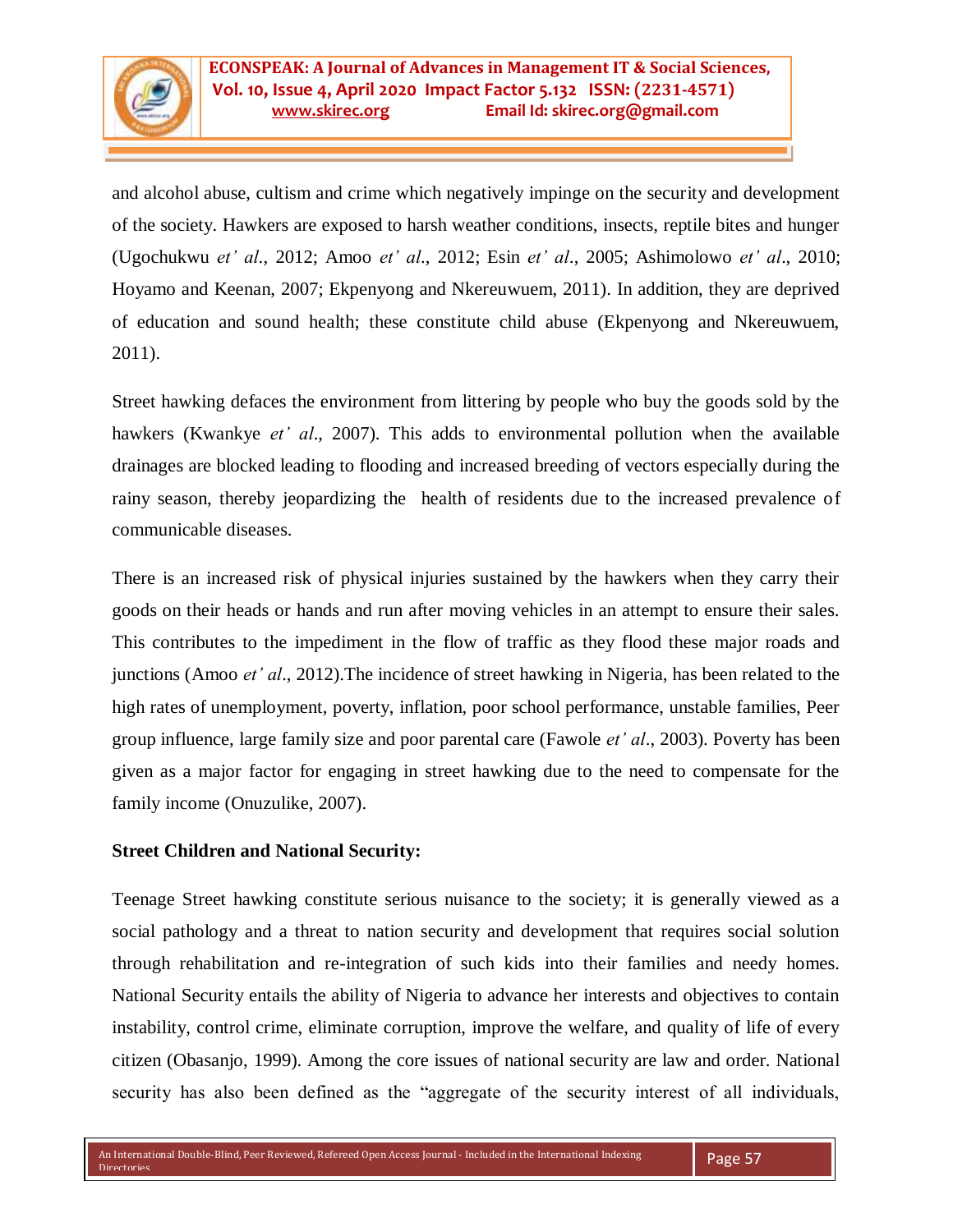

communities, ethnic groups, political entities and institutions which inhabit the territory of Nigeria" (Mohammed, 2006).

National Security from any perspective is about safeguarding the interests of the citizenry and providing the type of atmosphere that is free of threats that could inhibit the pursuit of the good of all. It is about the processes and measures required to preserve law and order". In order to fully appreciate the relationship between the growing number of Street Children in Nigeria and the security challenges, it is needful to review some historic conflicts in Nigeria and indeed some recent and on-going conflicts. Nigeria has witnessed and may continue to witness ethno-religious conflicts due to the failing nature of the Nigerian State and the recourse to ethno-nationalistic sentiments as survival strategies by hapless Nigerians whose destinies have been mortgaged on the altar of a kleptocratic and irresponsible ruling class.

During the series of the major ethno-religious conflicts like the Zagon-Kataf riot, Kano riot, Bauchi riot, Jos riot, Sharia riots in Kaduna etc. Street Children especially the almajiris of Islamic street urchins drew the first blood and the bulk of the mayhem were sustained by this group of children. This could be largely due to the unquestionable indoctrination and lack of objective analysis of social events by children of this age. Their actions are consequently brutal and devastating (Ekpenyong and Oarhe 2007). In Lagos, the OPC mayhem between 1999 and 2001 involved a lot of Street Children as foot soldiers. The events in Niger Delta cities in the last eight years are equally instructive. Most urban terror gangs operating in these cities have Street Children as both active foot soldiers and surveillance teams that provide the intelligence before attacks. Even the cult wars that have specifically ravaged the city of Port Harcourt involve the active participation of Street Children who also act as unsuspecting hard drug couriers to beat the prying eyes of security agencies (Nte, 2005; Nte and Eke 2008). The logic therefore is that one of the major features of the flash points in Nigeria such as the North-with the potential of ethnoreligious conflicts, Lagos-with the potential of ethnic conflicts, the East-with the potentials of ethnic conflict and the South-South-already enmeshed in resistance struggles, insurgency and militancy all have connections with Street Children as their recruit. Also, they constitute a pool of recruits as armed robbers, urban terror gangs and violent cultists and ultimately graduating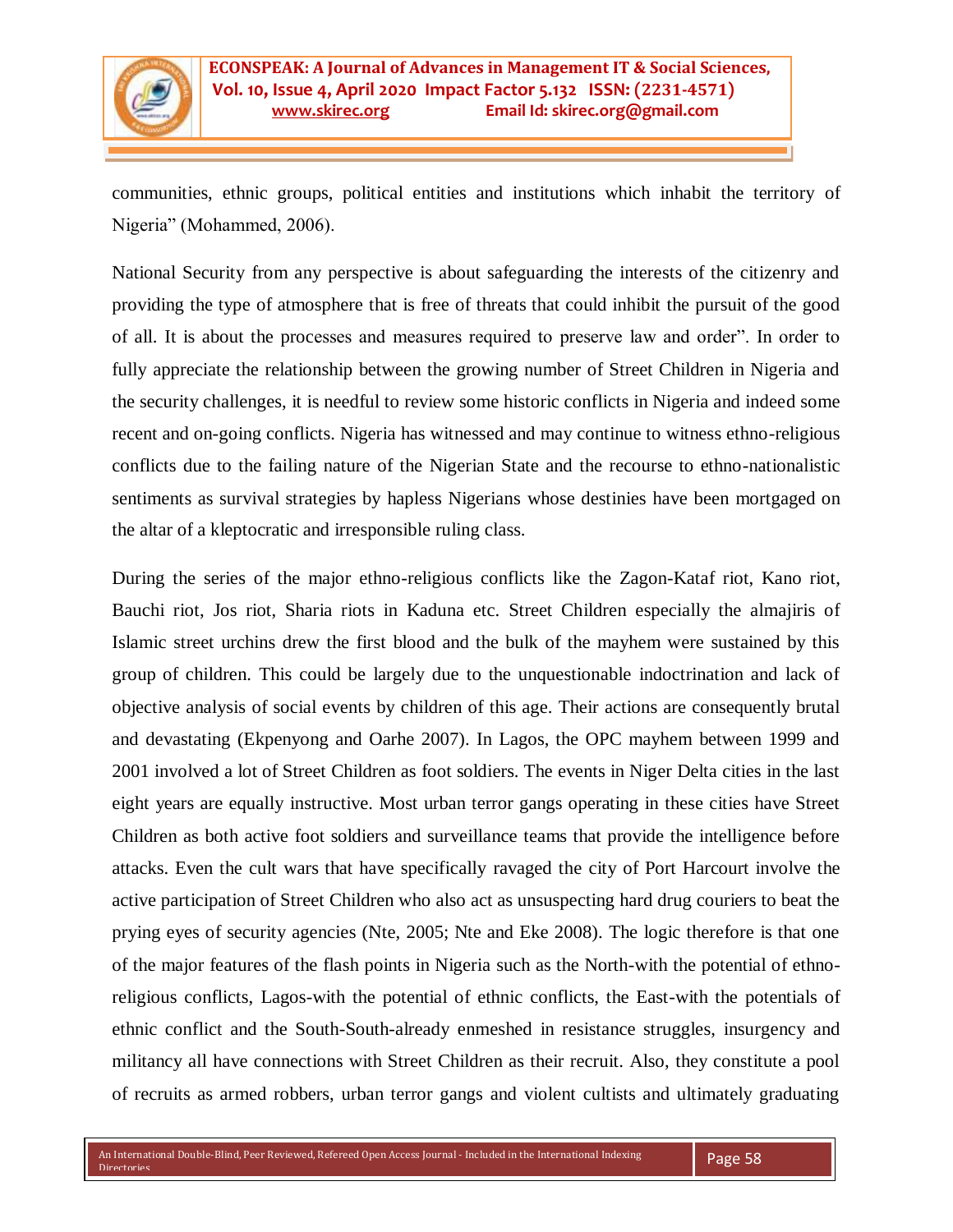

into political thugs. More so, the criminal nature of Nigeria"s transitional democracy tend to rely heavily on 'godfathers', violence and brutality to capture power at all cost (Human Rights Watch, 2007). This, of course, involves the reliance on the large pool of Street Children as potential thugs. The fact, therefore, still remains that Street Children in Nigeria are potent threat to National Security as a nation infested with Street Children cannot be free from security threats. Nigeria is therefore tinkering with a potential time bomb that could explode in ways that cannot be presently imagined. Street Children, street urchins, almajaris, child traders/labourers that dot Nigeria cities will continue to remain a snag on national security and development.

# **STATEMENT OF RESEARCH PROBLEM**

Street hawking among the primary school age children is fast becoming the culture in our society. When children are kept busy on the street and come in contact with different corrupt behaviours during hawking, it is worrisome on what the outcome will be on their educational, socio-emotional, security and resource development of the nation. This, if not properly addressed will seriously affect the general standard of morality, social norms, security and development of the nation.

In Nigeria, Street hawking is considered to be one form of child labour and exploitative because of the excessively long hour of trading by the children, hindrance of school attendance, and effectiveness on child's health (Ibanga, 2007). Many Nigerian children are compel to work because of their parents joblessness, poor or uneducated, and traditional custom especially polygamy which contributes to poor living standard and push children into the street due high birth rate. Some of the street hawking children spends the entire day and sometimes until late in the night selling goods under harsh weather condition. This interferes with their emotional, educational and social development. It was observed that children in the study area are involved in harmful and exploitative work during school hours and they work for very long hours per day. Street hawking as a form of child labour violates children's human rights, as children are force to partake in abusive, harmful and exploitative work which may affect their physical capabilities, deprives them of childhood freedom; the right to play and recreate and of their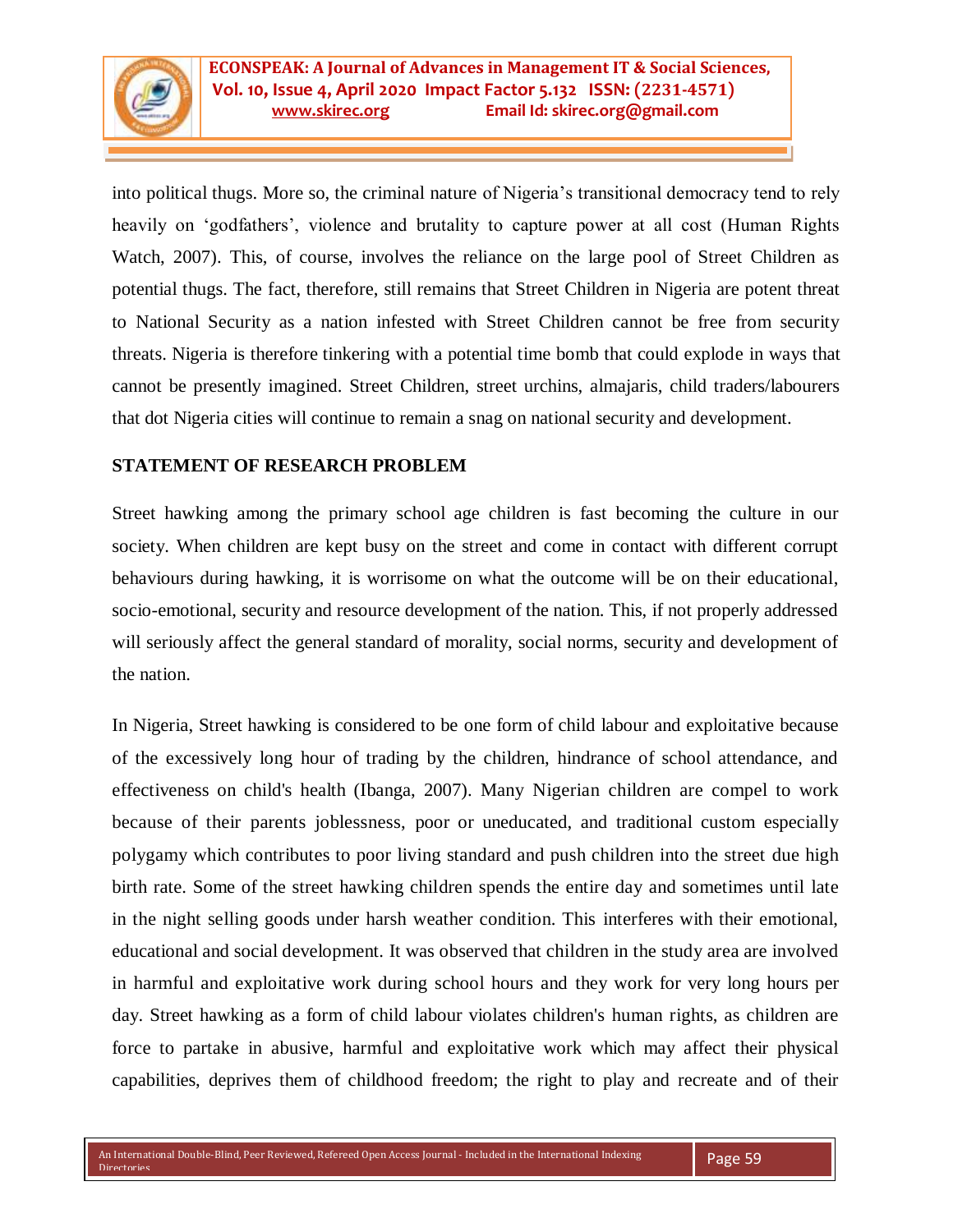

natural development(Admassie, 2003). This affects the educational development of a child and is a dis-investment in human capital formation and has negative effects on the private and social returns of a child (Admassie, 2002), as well as the entire society, as no set of resources is more vital to an organization success than its human resources (Denisi and Griffin, 2005). It is because; every other resource that contributes to organizational/societal goal attainment is initiated, formulated and managed by the people who make up the organization or society (Sarka, 2014). Also, Onah, (2008) observed that the efficiency with which an organization perform its functions depends to a large extend on how its human resource is managed and utilized. Therefore, adequate protection and development of children is a sine qua non for development albeit national security of the nation. It is against this backdrop that this paper assesses the effects of teenage hawking and its implication to the security and development of the nation.

# **METHODOLOGY**

This study was conducted in Kagarko Local Government of Kaduna state Nigeria. Kagarko Local Government lies between latitude  $9^035'N$  and  $9^0.08'N$  and longitude  $7^06'E$  and  $80^000'E$ . It is at the boundary of the middle belt of Nigeria and covers a land mass area of  $4400 \text{km}^2$  as show in Figure 1.



Figure 1: Map of Kagarko Local Government Area of Kaduna State.

Source**:** Adopted from Magaji, 1999.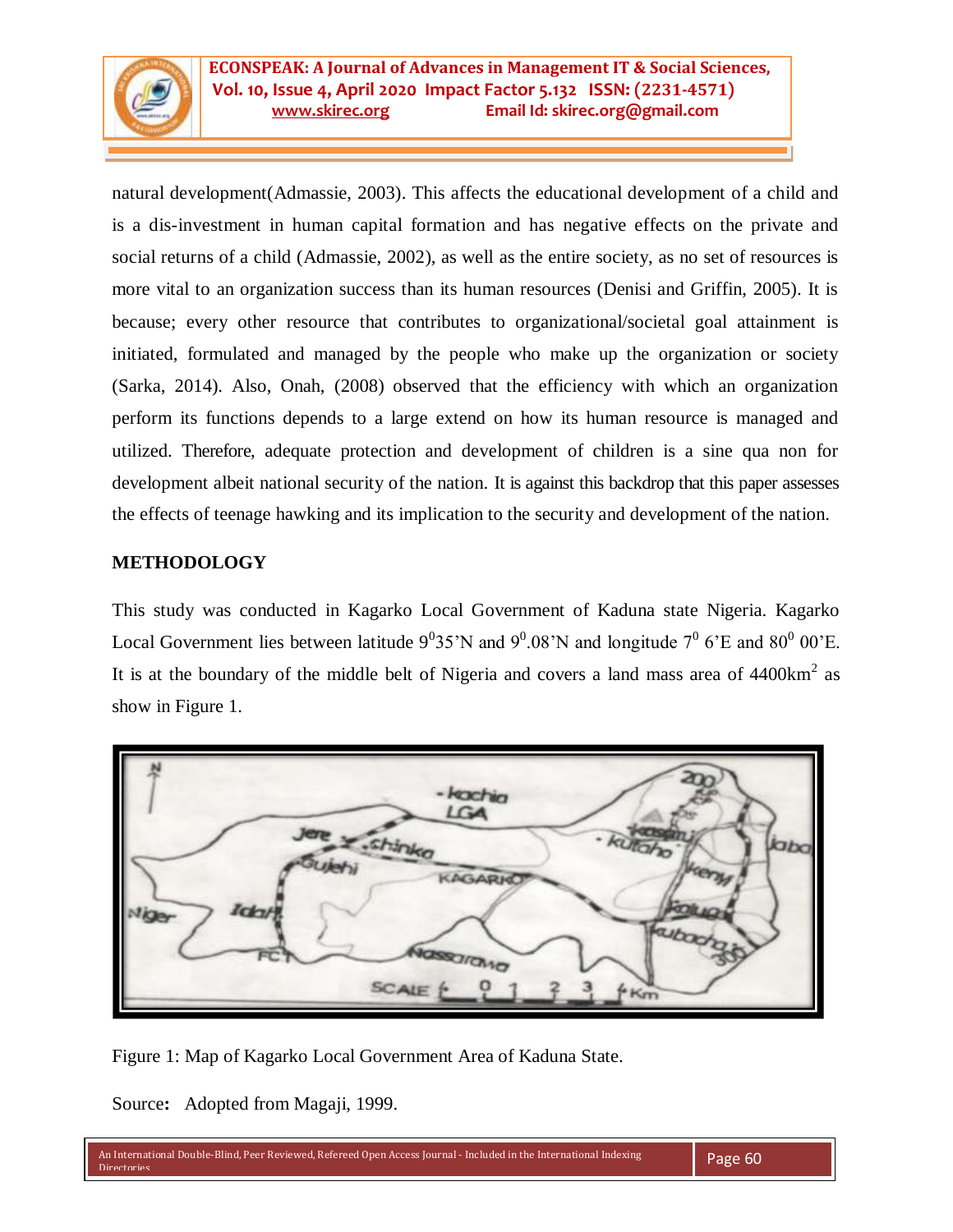

The sources of data used for this study comprises of both Primary and Secondary sources of data. The Primary sources include questionnaire administration, oral interview and observations. The secondary data source includes published and unpublished materials, internet, journal articles that are relevant to this study.

The study population comprised of all the teenage hawkers found around the local government. This study adopts a survey method by collecting data from boys and girls who hawk around in the study area. During the reconnaissance, a total of 253 children were identified to be engaged on street hawking; street trading, begging, and laboring among others and a corresponding sample size of 152 was determined. The sample size was determined using the formula thus:

$$
S = \frac{X^2 NP(1-P)}{d^2(N-1) + X^2 P(1-P)}
$$

Where:

- $S =$  Required Sample size
- $X=$  Z value (e.g. 1.96 for 95% confidence level)

 $N =$  Population Size

- $P =$  Population proportion (expressed as decimal) (assumed to be 0.5 (50%)
- $d =$ Degree of accuracy (5%), expressed as a proportion (.05); It is margin of error (Krejcie & Morgan, 1970).

A structured questionnaire was used to elicit relevant information from the teenage hawkers. Three research assistants who understand the local dialect and the custom of the people were deployed to help in the administration of the questionnaire. The data collected was analyzed with the aid of Statistical Package for Social Science (SPSS, version 16).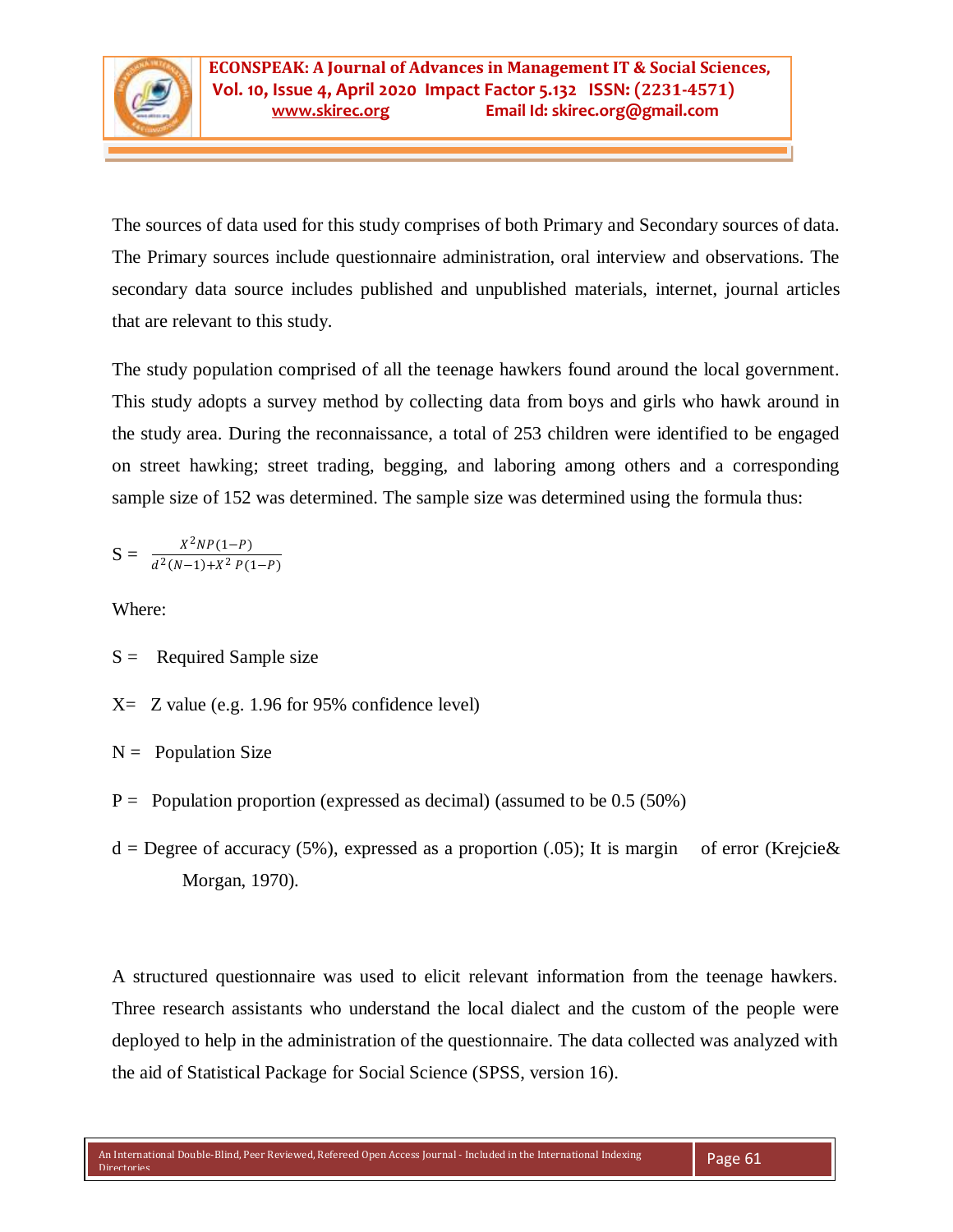

# **RESULTS AND DISCUSSIONS**

#### **Socio-economic characteristics of the respondents**

The social and economic background of the residents would determine the type of society they will fit in. The socio economic background of the people is presented below:

| <b>Variable</b>         | Frequency | <b>Percent</b> |  |  |  |  |  |
|-------------------------|-----------|----------------|--|--|--|--|--|
| <b>Sex distribution</b> |           |                |  |  |  |  |  |
| Male                    | 39        | 25.7           |  |  |  |  |  |
| Female                  | 113       | 74.3           |  |  |  |  |  |
| Total                   | 152       | 100            |  |  |  |  |  |
| What is your age?       |           |                |  |  |  |  |  |
| Below 12 yrs.           | 42        | 27.6           |  |  |  |  |  |
| 13-16 yrs.              | 64        | 42.1           |  |  |  |  |  |
| Above 16 yrs.           | 46        | 30.3           |  |  |  |  |  |
| Total                   | 152       | 100.0          |  |  |  |  |  |
| 1-5 persons             | 26        | 17.1           |  |  |  |  |  |
| 6-10 persons            | 33        | 21.7           |  |  |  |  |  |
| $11-15$ persons.        | 69        | 45.4           |  |  |  |  |  |
| Above 15 persons        | 24        | 15.8           |  |  |  |  |  |
| Total                   | 152       | 100.0          |  |  |  |  |  |
| Monogamous              | 47        | 30.9           |  |  |  |  |  |
| Polygamous              | 105       | 69.1           |  |  |  |  |  |
| Total                   | 152       | 100.0          |  |  |  |  |  |
| Islam                   | 147       | 96.7           |  |  |  |  |  |
| Christianity            | 5         | 3.3            |  |  |  |  |  |
| Total                   | 152       | 100.0          |  |  |  |  |  |

Table 1: Demographic characteristics of the respondents

Source: Field Survey, 2019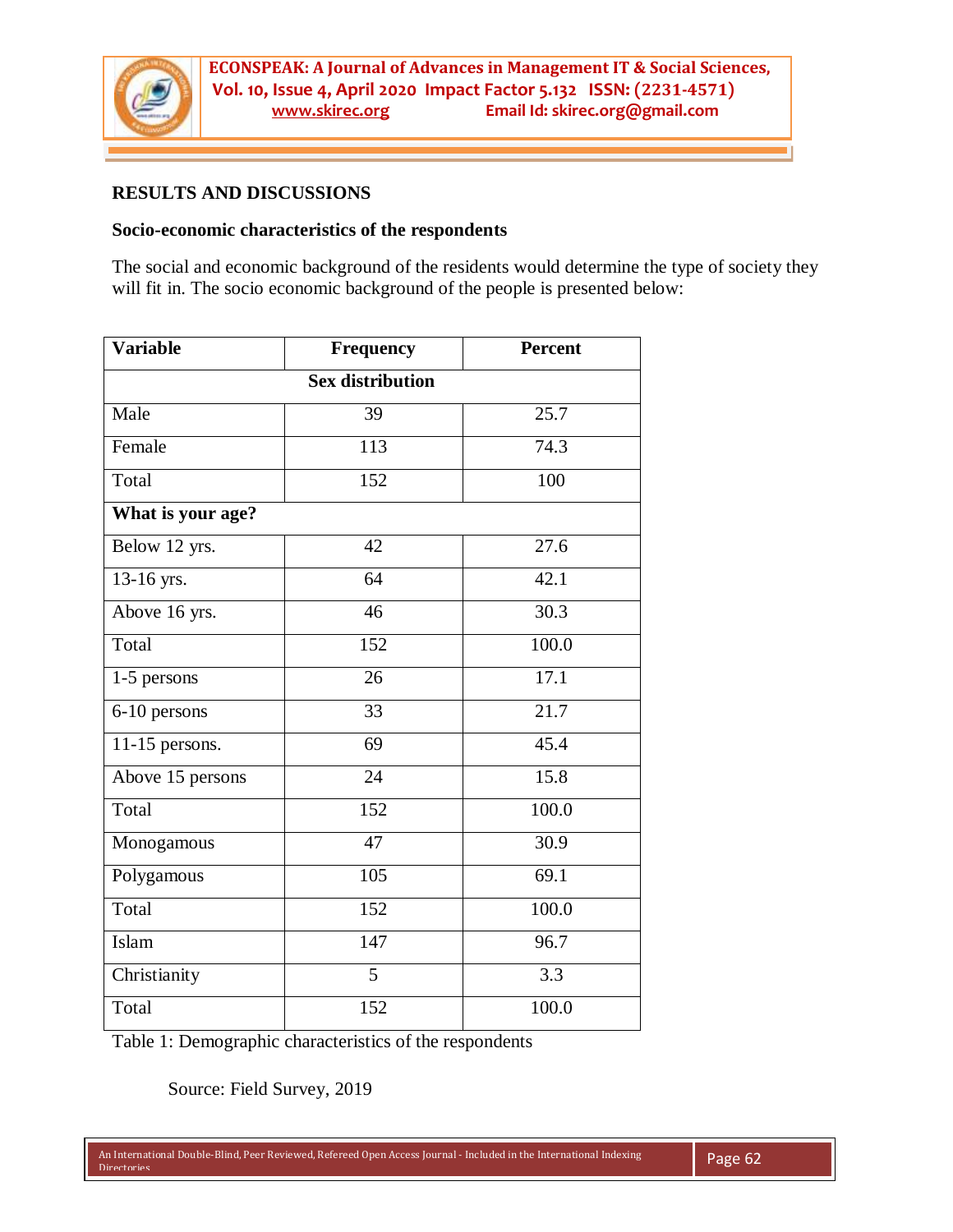

Table 1 presents the gender composition of the respondents; it shows that 39 respondents representing 25.7% are male teenagers while 74.3% are female teenagers. This composition implies that most of the teenage hawkers are females, probably due to the culture of the people in the area that declines in girl child education.

The age distribution was also sorted, results show that 27.6% representing 42 respondents are below the age 12 years, while 42.1% representing 64 respondents are between the ages of 13-16 years and 15.8% of the respondents are above 15 years. With the mean age at 13years, it implies that majority are young teenagers who should have been in secondary school. This result is in agreement with Ikwuakam et al, (2015), and that of Nseabasi & Abiodun (2010) who discovered that the age of juvenile hawkers in Katsina state and Uyo, AkwaIbom State ranges between twelve and seventeen but contradicted the finding of Alonge, Okpeze and Owolade (2008) that older teenagers were involved in meat hawking than younger ones in Oyo State.

It is evident from the result that 45.4% representing 69respondents have between, 11-15 persons in their families, 21.7% have between 10-15 persons, while 17.1% and 15.8%of the respondents have 1-5 person and 15persons respectively. This means that respondents have large family size which characterizes a Muslim community within the study area. It might also imply that their involvement in the hawking may be to argument the income status of the family. The result is supported by the study of Yekinni and Ajayi (2011), and Ikwuakam et al, (2015), which revealed large family size among palm oil entrepreneur households in Irewole Local government Area (LGA) of Osun State and Katsina state respectively. Results also revealed that 69.1% representing 105 of the teenagers were from polygamous type of family, and only 30.9% are from monogamous families. This can be linked to respondents" religious affiliation (Islam) which permits adult male gender to marry more than a wife.

In terms of religious affiliation, 96.73% of the respondents were Muslims. This means that a greater number of the teenage hawking is carried out by the Muslims. This does not mean that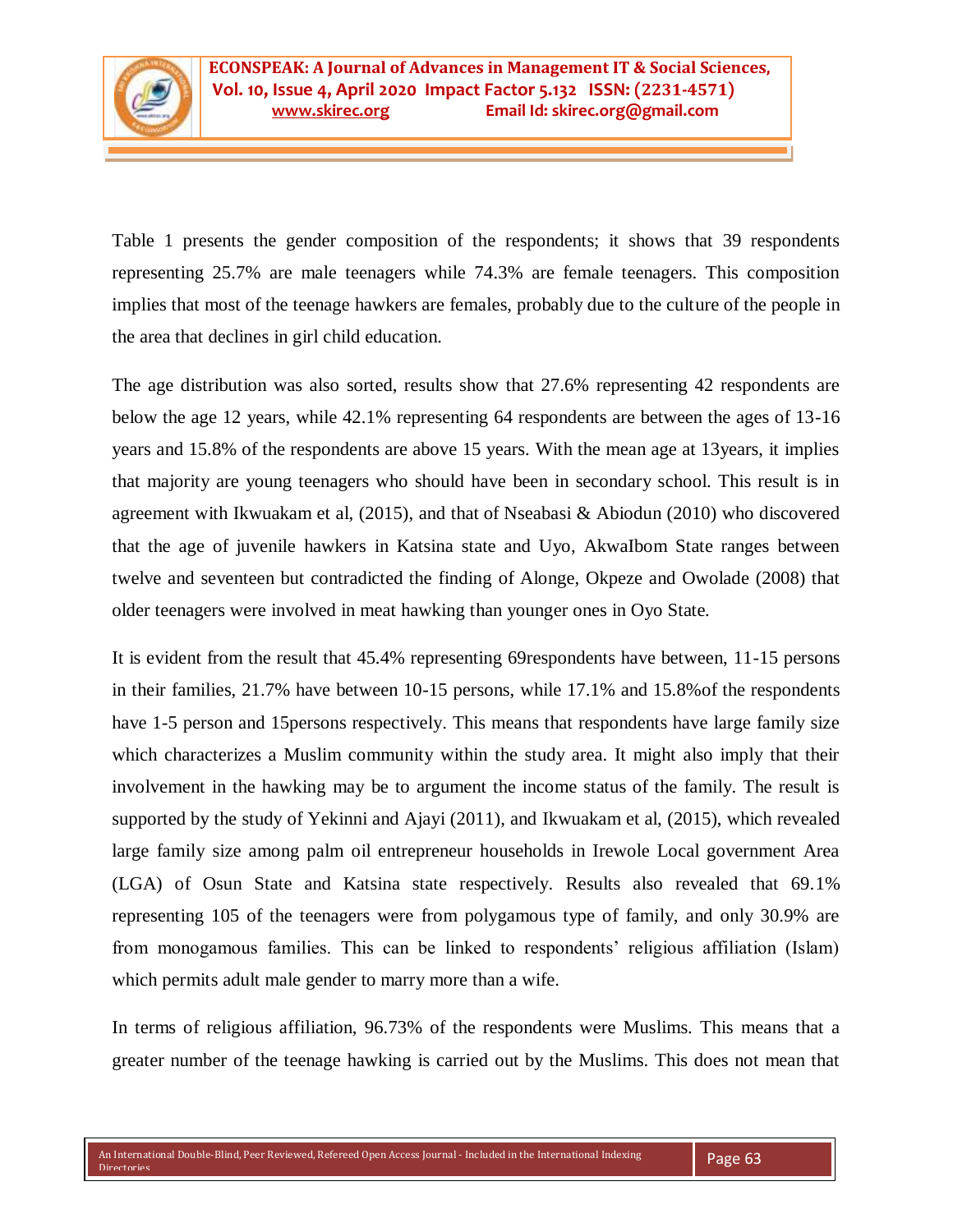

Islam is the dominant religion in the study area but that almost all the teenage hawking is done by the Hausas who are also Muslims.

Table 2: Educational Characteristics of the Respondents

| <b>Variables</b>                          | <b>Frequency</b> | <b>Percent</b> | $Mean + SD$ |  |  |  |  |  |
|-------------------------------------------|------------------|----------------|-------------|--|--|--|--|--|
| Your educational qualification            |                  |                |             |  |  |  |  |  |
| No formal education                       | 4                | 2.6            |             |  |  |  |  |  |
| Quaraniceducation                         | 103              | 67.8           |             |  |  |  |  |  |
| Primaryeducation                          | 34               | 22.4           | 1.114       |  |  |  |  |  |
| Secondaryeducation                        | 11               | 7.2            |             |  |  |  |  |  |
| <b>Total</b>                              | 152              | 100.0          |             |  |  |  |  |  |
| <b>Father's educational qualification</b> |                  |                |             |  |  |  |  |  |
| Noformal education                        | 10               | 6.6            |             |  |  |  |  |  |
| Quaranic education                        | 74               | 48.7           |             |  |  |  |  |  |
| Primary education.                        | 37               | 24.3           |             |  |  |  |  |  |
| Secondaryeducation                        | 26               | 17.1           | 0.602       |  |  |  |  |  |
| Tertiary education.                       | 5                | 3.3            |             |  |  |  |  |  |
| <b>Total</b>                              | 152              | 100.0          |             |  |  |  |  |  |
| Mother's educational qualification        |                  |                |             |  |  |  |  |  |
| no formal education                       | 6                | 3.9            |             |  |  |  |  |  |
| Quaranic education                        | 24               | 15.8           |             |  |  |  |  |  |
| Primary education                         | 81               | 53.3           | $-0.040$    |  |  |  |  |  |
| Secondaryeducation                        | 33               | 21.7           |             |  |  |  |  |  |
| Tertiary education                        | 8                | 5.3            |             |  |  |  |  |  |
| <b>Total</b>                              | 152              | 100.0          |             |  |  |  |  |  |

Source: Field Survey, 2019

Table 2 presents the educational characteristics of the respondents, results show that 67.8% representing 103 respondents possessed Quaranic education. 22.4% had primary education, while 2.6% and 7.2 % have no formal education and secondary education respectively. This means that formal education was not possessed by most of the respondents indicating respondents' limited exposure to the important empowering roles of formal education. Idris, Yahaya, Sambo, Muazu & Isa (2014) contrarily revealed that teenager hawkers in SabonGari Zaria were formally educated up to secondary school level. This might be probably because of the good number of both primary and secondary schools in Zaria.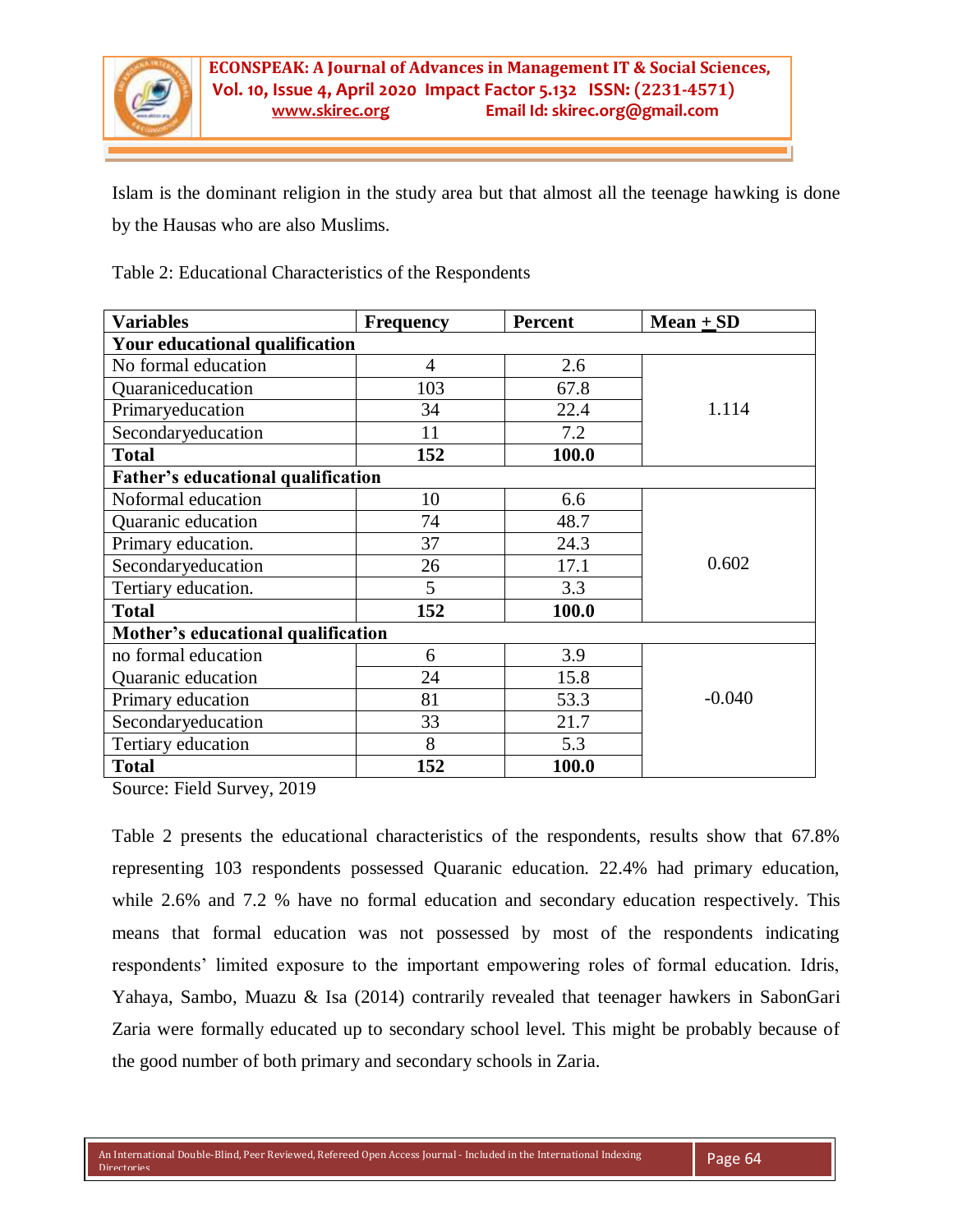

Theeducational qualification of the teenage hawkers" parents was also elicited; results show that 48.7% and 15% of their fathers and mothers respectively have quoranic education, 24.3% and 53.3% of their fathers and mothers respectively have primary education. 17.1% and 21.7% of their fathers and mothers respectively have secondary education, a very negligible percentage don"t have any form of education, only 5.3% of their fathers that have tertiary education and none of their mothers possess tertiary education. This is probably due to the fact that most Muslims don't' allow their wives to do any civil service job. This result implies that majority of the parent and their children do not have basic formal education.

| <b>Variable</b>            | Frequency      | <b>Percent</b> | Mean $+$ SD |  |  |  |  |  |
|----------------------------|----------------|----------------|-------------|--|--|--|--|--|
| <b>Father's occupation</b> |                |                |             |  |  |  |  |  |
| Farmer                     | 23             | 15.1           |             |  |  |  |  |  |
| Civil servant              | $\overline{7}$ | 4.6            |             |  |  |  |  |  |
| Trading                    | 80             | 52.6           | $-0.421$    |  |  |  |  |  |
| Artisan                    | 32             | 21.1           |             |  |  |  |  |  |
| Driver                     | 10             | 6.6            |             |  |  |  |  |  |
| <b>Total</b>               | 152            | 100.0          |             |  |  |  |  |  |
| <b>Mother's occupation</b> |                |                |             |  |  |  |  |  |
| Civil servant              | 5              | 3.3            |             |  |  |  |  |  |
| Trading                    | 49             | 32.2           |             |  |  |  |  |  |
| Artisan                    | $\overline{7}$ | 4.6            | $-0.631$    |  |  |  |  |  |
| House wife                 | 91             | 59.9           |             |  |  |  |  |  |
| <b>Total</b>               | 152            | <b>100</b>     |             |  |  |  |  |  |

Table 3: Distribution of the teenagers Parents' occupation

Source: Field Survey, 2019

The sampled teenagers were asked of their parent's occupation and the results of the analysis showed that 15.1% of the fathers are farmers, while none of the mothers is a farmer. This is very true of the Hausa man. A very negligible number of the parents are in the civil service, 4.6% and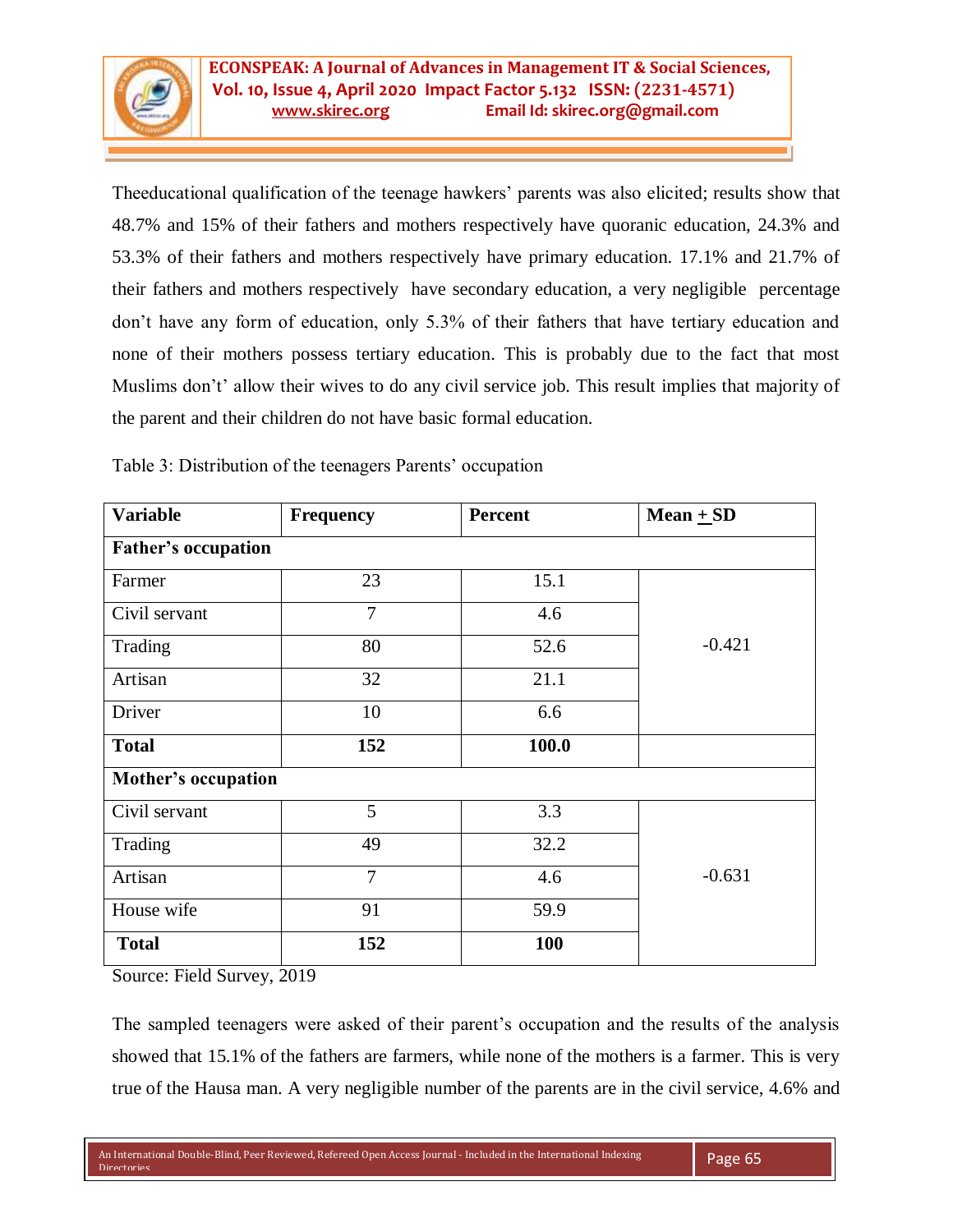

3.3% of the fathers and the mothers respectively are civil servants. Majority of the people are traders, which are 52.6% and 32.2% for fathers and mothers. 21.1% and 4.6% of the fathers and mothers respectively are artisan. 6.6% of the fathers and 59.9% of the mothers are drivers and house wives respectively. This is probably the reasons for their low income that led the children to hawk.

# **REASONS FOR TEENAGE HAWKING**

Table 4: Reasons for Teenage Involvement in hawking.

| <b>Variable</b>                                | <b>Frequency</b> | Percent | Mean $+$ SD |  |  |  |  |  |
|------------------------------------------------|------------------|---------|-------------|--|--|--|--|--|
| Why do you involve in street hawking?          |                  |         |             |  |  |  |  |  |
| To augment parents income                      | 31               | 20.4    |             |  |  |  |  |  |
| in order to sponsor my education               | 6                | 3.9     |             |  |  |  |  |  |
| To assist parents in buying household items to | 66               | 43.4    | 1.33        |  |  |  |  |  |
| use when married.                              |                  |         |             |  |  |  |  |  |
| Poverty                                        | 34               | 22.4    |             |  |  |  |  |  |
| Death of bread winner                          | 5                | 3.3     |             |  |  |  |  |  |
| To make extra pocket money.                    | 10               | 6.6     |             |  |  |  |  |  |
| <b>Total</b>                                   | 152              | 100.0   |             |  |  |  |  |  |
| What is the source of your encouragement?      |                  |         |             |  |  |  |  |  |
| Mother                                         | 103              | 67.8    |             |  |  |  |  |  |
| Father                                         | 8                | 5.3     |             |  |  |  |  |  |
| both parents                                   | 35               | 23.0    | 0.97        |  |  |  |  |  |
| Friends and relatives                          | 6                | 3.9     |             |  |  |  |  |  |
| <b>Total</b>                                   | 152              | 100.0   |             |  |  |  |  |  |
| What period do you hawk?                       |                  |         |             |  |  |  |  |  |
| From morning to afternoon                      | 12               | 7.9     |             |  |  |  |  |  |
| in the evening                                 | 64               | 42.1    |             |  |  |  |  |  |
| from morning to evening                        | 76               | 50.0    | 0.64        |  |  |  |  |  |
| <b>Total</b>                                   | 152              | 100.0   |             |  |  |  |  |  |
| <b>Years of involvement</b>                    |                  |         |             |  |  |  |  |  |
| $1-4$ yrs                                      | 90               | 59.2    |             |  |  |  |  |  |
| $5-8$ yrs.                                     | 46               | 30.3    |             |  |  |  |  |  |
| above 8yrs.                                    | 16               | 10.5    | 0.97        |  |  |  |  |  |
| <b>Total</b>                                   | 152              | 100.0   |             |  |  |  |  |  |

Source: Field Survey, 2019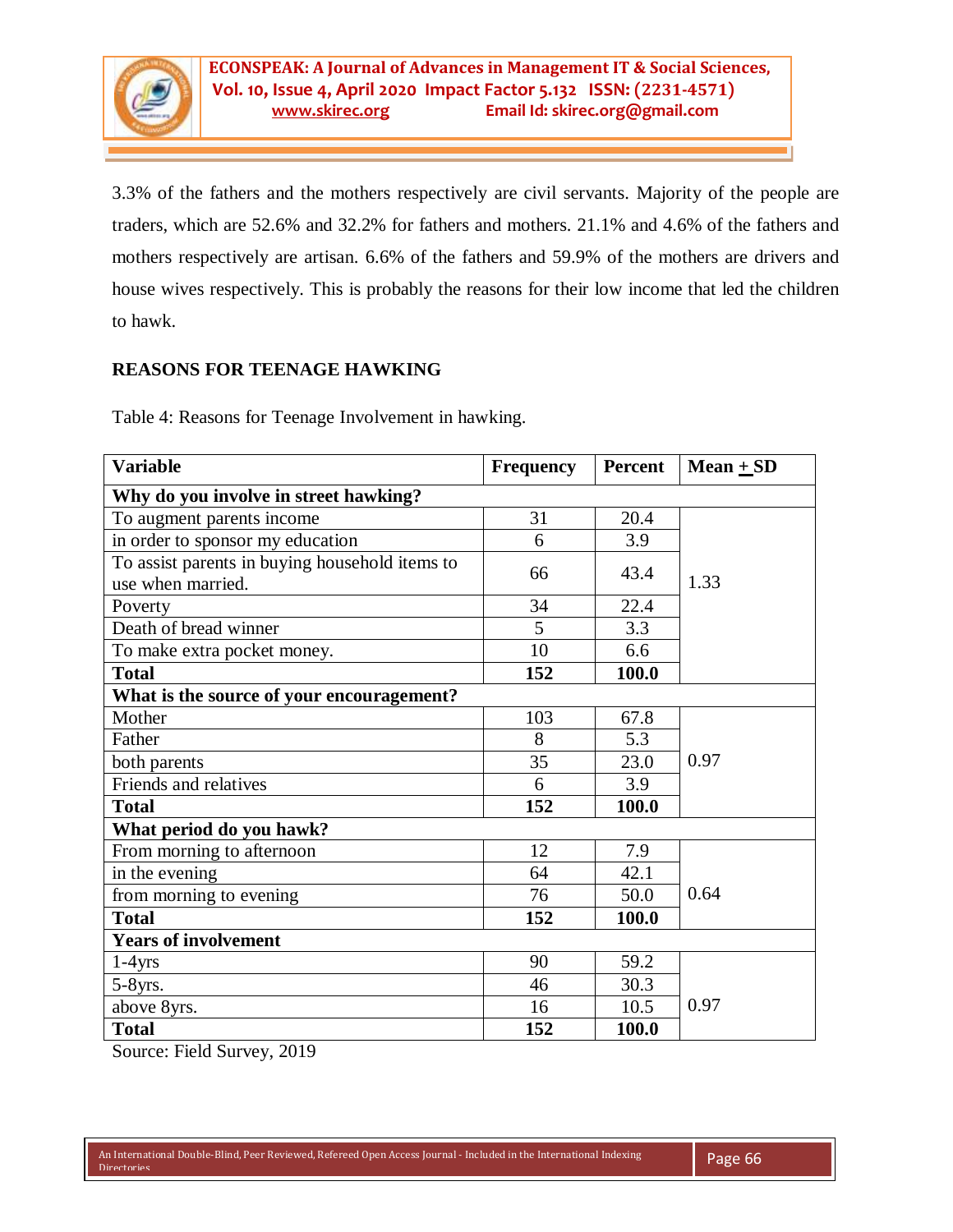

Major reasons advanced by the respondents for being involved in street hawking as shown in Table 4 shows that 43.4% of the reasons for involvement is to assist parents in buying household items to use when getting married. 22.4% of them attributed it to poverty; 20.4% of them said that they involved in hawking because they want to augment their parents" income. Some negligible percentage attributed their reasons such as sponsoring their education, where the bread winner is death and others to make extra pocket money as shown in Table 4.The result is in conformity with the findings of FOS survey (2006) that most low-income households depend on their children for additional income and these children when faced with daily reality of hunger often end up in the street pilfering, hawking and carry loads in the markets to survive. Nseabasi, & Abiodun (2010) had also identified poverty, unemployment and helping parents to make both ends meet as major driving forces for teenagers' involvement in street hawking in Uyo, AkwaIbom State.

The teenagers were asked to state their source of encouragement and their responses show that 67.8% representing 103 respondents testified their mothers as their source of encouragement, 5.3% attributed it to their fathers, while 23% and 3.9% to the both parents and friends and relatives respectively. Similar result has been found by Aliyu, (2006) and Idris *et al,* (2014) that most teenagers engaged in street hawking in obedience to their parental wish.

Half of these teenagers spent the whole day hawking, this implies that they never have time for school at all, probably; they attained quoranic lessons at night. 42.1% of them hawk in the evening, and only 7.9% hawk in the morning, this may be those who go to school first before hawking and those who run afternoon shift respectively.

Only few of these teenagers are experienced hawkers, about 10.5% hawked for more than 8 years. 30.3% of them have 5-8 years" hawking experience and 59.2% has 1-4 years hawking experience. This results implies that because majority of them are young, the might have not join the hobby for long, and that once they reach a certain age (females), they get married and that ends the hawking.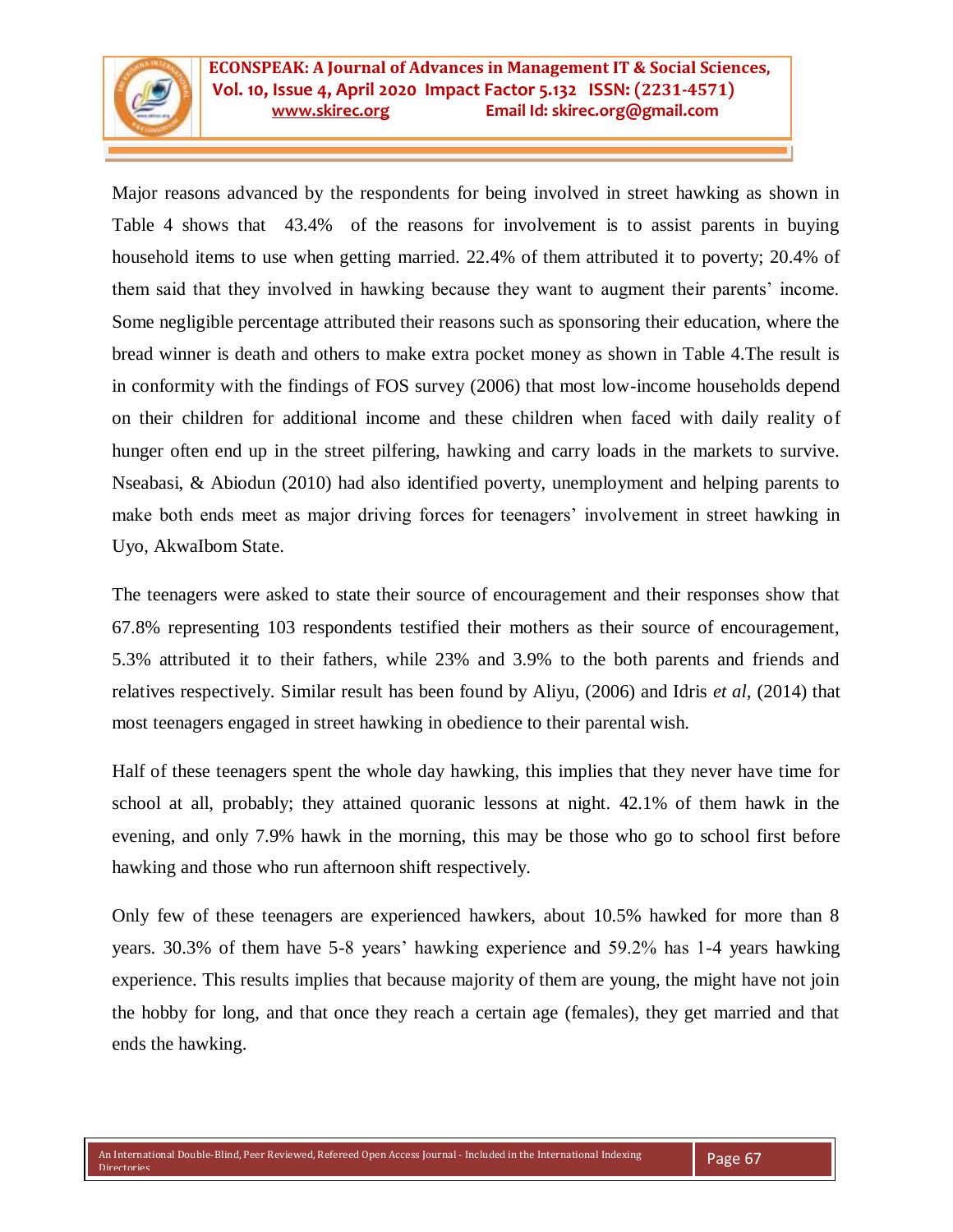

Table 5: The nature of the Teenage involvement in hawking

| What is the nature of your involvement in hawking? |                  |                |                  |  |  |  |
|----------------------------------------------------|------------------|----------------|------------------|--|--|--|
| <b>Variable</b>                                    | <b>Frequency</b> | <b>Percent</b> | Rank             |  |  |  |
| Sales of cooked food                               | 53               | 34.9           | 1 <sup>st</sup>  |  |  |  |
| Sales of sachet water/minerals and Snacks          | 13               | 8.6            | 2 <sup>nd</sup>  |  |  |  |
| Maize (both cooked and roasted)                    | 13               | 8.6            | 2 <sup>nd</sup>  |  |  |  |
| Fruits (orange, Cashew, mango etc.)                | 12               | 7.9            | $4^{\text{th}}$  |  |  |  |
| Sugarcane                                          | 11               | 7.2            | 5 <sup>th</sup>  |  |  |  |
| Awara/Akara and pap                                | 9                | 5.9            | $6^{\text{th}}$  |  |  |  |
| Wheel barrowing                                    | 8                | 5.3            | 7 <sup>th</sup>  |  |  |  |
| Sales of oils/food ingredients                     | $\overline{7}$   | 4.6            | 8 <sup>th</sup>  |  |  |  |
| Fura da Nono/Kunu-tsamiya                          | $\overline{7}$   | 4.6            | 8 <sup>th</sup>  |  |  |  |
| Groundnut, Kulikuli and Sedis (Aya)                | $\overline{7}$   | 4.6            | 8 <sup>th</sup>  |  |  |  |
| Waina da Miya                                      | $\overline{7}$   | 4.6            | 8 <sup>th</sup>  |  |  |  |
| Others                                             | 5                | 3.3            | $12^{\text{th}}$ |  |  |  |
| Total                                              | 152              | 100.0          |                  |  |  |  |

Source: Field Survey, 2019

Table 5 presents the various items hawked by the teenagers. When these items were ranked, the results of the analysis show that majority (34.9%) of the teenagers hawked cooked food. These foods ranges from rice, beans, swallow among others. This is closely followed by 8.6% each of those who sell sachet water, minerals, snacks and Maize. The fourth in rank are those who engaged on sales of fruits closely followed by sugar cane with 7.9% and 7.2% respectively. 5.9% and 5.3% hawked on Awara, Akara, papand Wheel barrowing respectively. The following who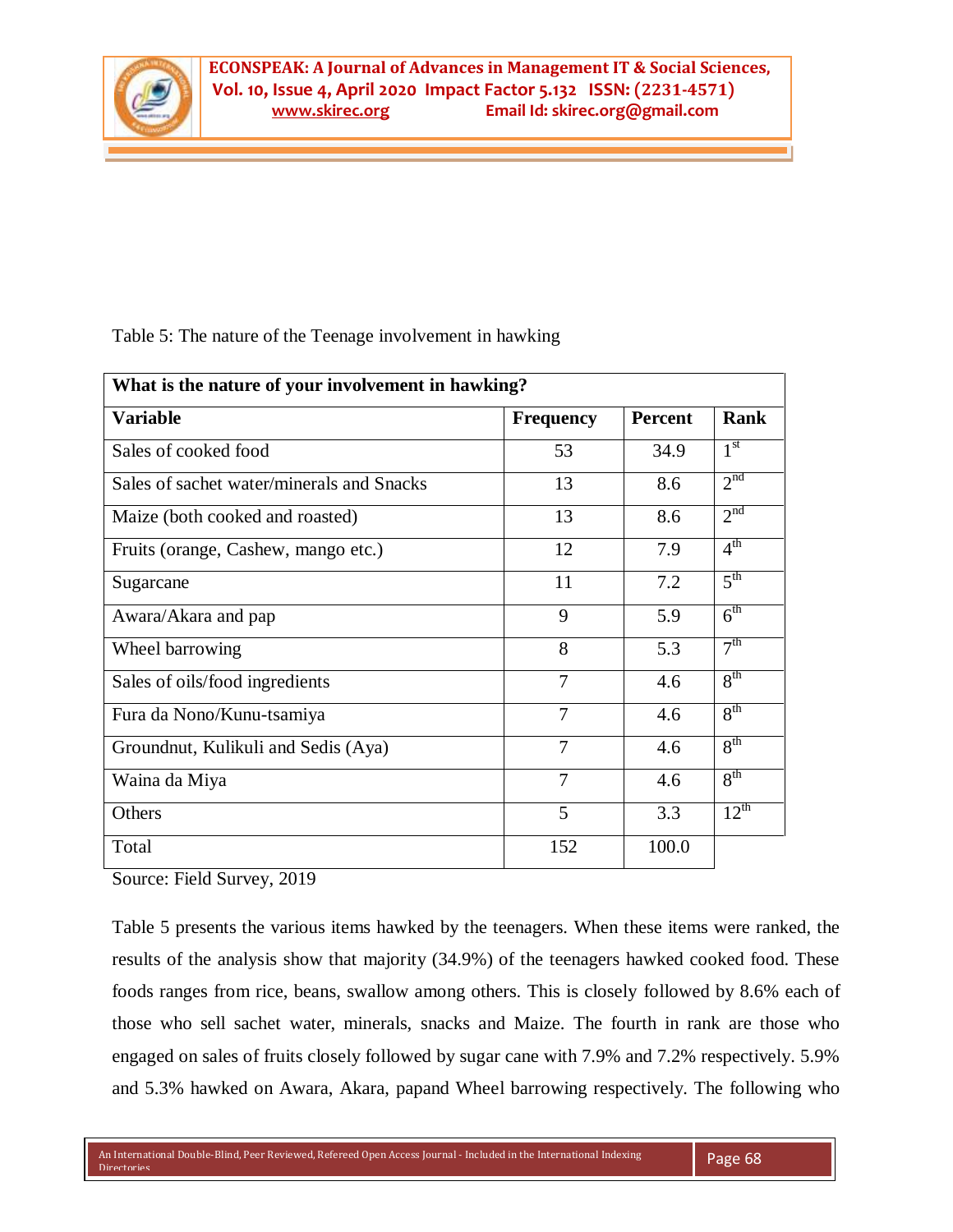

hawked on soup ingredients, Fura daNono, Kunu-tsamiya, Groundnut, Kulikuli, and Sedis (Aya) make up 4.6% each. Others who were not clearly mentioned make up 3.3% as the  $12<sup>th</sup>$  position. The items hawked are not quite the same as those of Nseabasi, &Abiodun, (2010) who found biscuits, bananas, fried and boiled groundnuts, boiled meats, garden eggs, oranges and plantain as articles soled or hawked by teenagers in Uyo, AkwaIbom. Here the concept of environmentalism has come to play. That is to say the environment determines the people"s culture.

| What is your Income per day |                  |                |                 |  |  |  |
|-----------------------------|------------------|----------------|-----------------|--|--|--|
| <b>Variable</b>             | <b>Frequency</b> | <b>Percent</b> | <b>Skewness</b> |  |  |  |
| less than N500.00           | 10               | 6.6            |                 |  |  |  |
| N500-N1000                  | 47               | 30.9           |                 |  |  |  |
| N1001-N1500                 | 79               | 52.0           | 0.085           |  |  |  |
| N1501-N2000                 | 13               | 8.6            |                 |  |  |  |
| Above N2000.                | 3                | 2.0            |                 |  |  |  |
| Total                       | 152              | 100.0          |                 |  |  |  |

Table 6: Income distribution of the teenagers

Source: Field Survey, 2019

The respondents were asked of their daily income from the hawking, and the results show that 52% representing 79 respondents earned between N1001-N1500 daily, followed by 30.9% who earned between N500-N1000. 8.6%, 6.6% and 2% earned N1501-N2000, less than N500.00 and above N2000respectively. This result concurs with that of Idris *et al* (2014) which indicated that teenagers in Sabon Gari Zaria earned between N500 and N1999 per day from hawking on daily basis.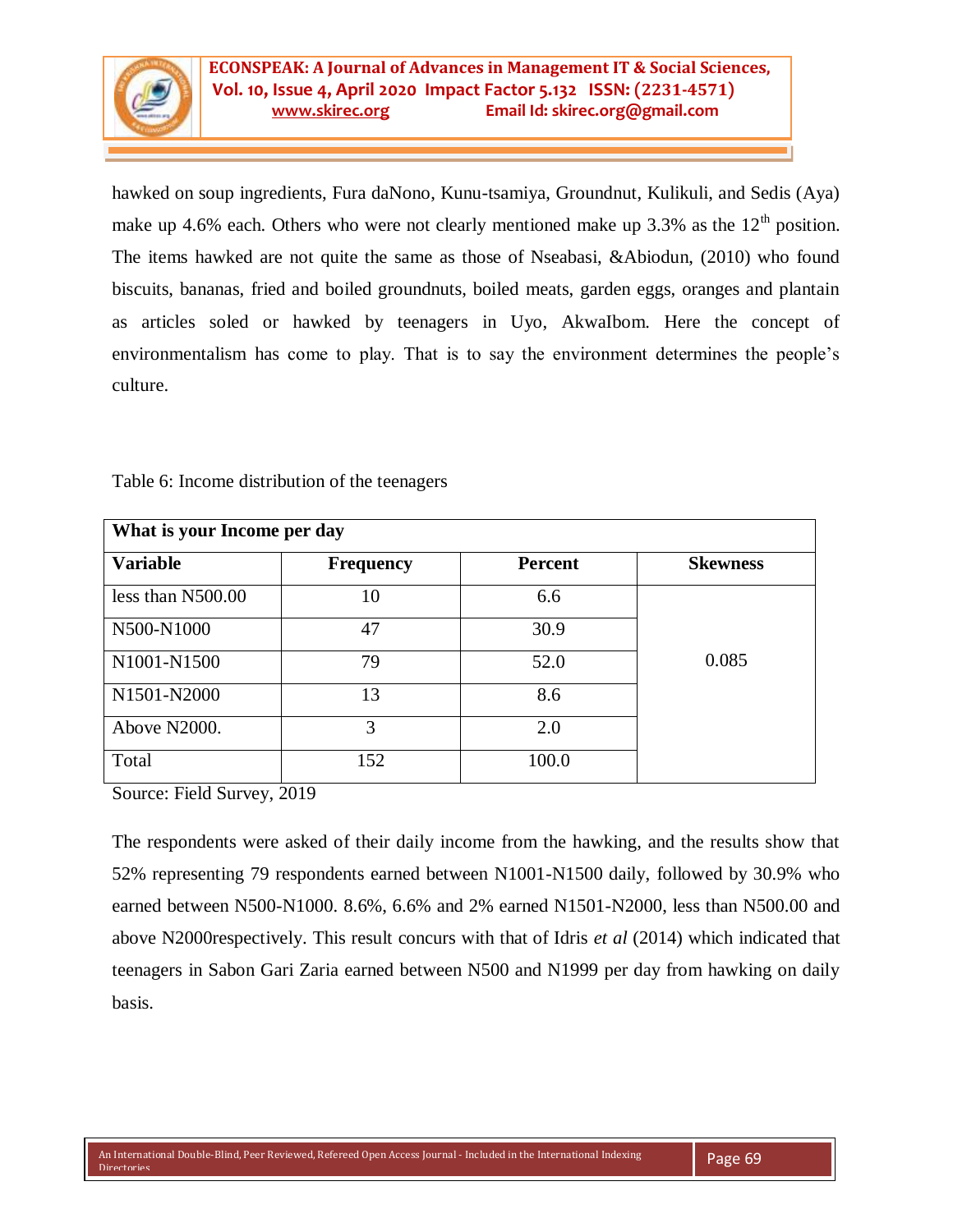

# **AWARENESS OF THE DANGERS INVOLVED IN TEENAGE HAWKING**

Table7: Awareness of the Dangers involved in Teenage Street hawking

| <b>Item description</b>      |       | <b>SA</b> | $\mathbf{A}$ | D              | <b>SD</b> | <b>Mean</b> | <b>SD</b> | <b>Skewness</b> |
|------------------------------|-------|-----------|--------------|----------------|-----------|-------------|-----------|-----------------|
| Road accidents and other     | Freq. | 76        | 30           | 26             | 20        | 3.1         | 1.1       | $-0.744$        |
| forms of injuries.           | $\%$  | 50.0      | 19.7         | 17.1           | 13.2      |             |           |                 |
| Rape victims                 | Freq. | 50        | 63           | 11             | 28        | 2.9         | 1.1       | $-0.709$        |
|                              | $\%$  | 32.9      | 41.4         | 7.2            | 18.4      |             |           |                 |
| Unwanted pregnancy           | Freq. | 61        | 42           | 22             | 27        | 2.9         | 1.1       | $-0.576$        |
|                              | $\%$  | 40.1      | 27.1         | 14.5           | 17.8      |             |           |                 |
| Molestation/harassment<br>by | Freq. | 50        | 58           | 23             | 21        | 2.9         | 1.0       | $-0.609$        |
| male gender                  | $\%$  | 32.9      | 38.2         | 15.1           | 13.8      |             |           |                 |
| Exposure<br>sexual<br>to     | Freq. | 11        | 13           | 56             | 72        | 1.8         | 0.9       | 1.126           |
| transmitted diseases         | $\%$  | 7.2       | 8.6          | 36.8           | 47.4      |             |           |                 |
| in<br>Involvement            | Freq. | 18        | 17           | 28             | 89        | 1.8         | 1.1       | 1.097           |
| cheating/stealing            | $\%$  | 11.8      | 11.2         | 18.4           | 58.6      |             |           |                 |
| Exposure to illicit drugs    | Freq. | 53        | 64           | $\overline{0}$ | 35        | 2.9         | 1.1       | $-0.767$        |
|                              | $\%$  | 34.9      | 42.1         | $\overline{0}$ | 23.0      |             |           |                 |
| Sexual promiscuity           | Freq. | 29        | 13           | 56             | 54        | 2.1         | 1.1       | 0.664           |
|                              | $\%$  | 19.1      | 8.6          | 36.8           | 35.5      |             |           |                 |
| Fitting and insults of one   | Freq. | 20        | 27           | 54             | 51        | 2.1         | 1.0       | 0.551           |
| another                      | $\%$  | 13.2      | 17.8         | 35.5           | 33.6      |             |           |                 |
| Sectional mean               |       |           |              |                |           | 2.5         | 1.1       |                 |

Source: Field Survey, 2019

Table7 presents the Teenagers awareness of the dangers associated with hawking. Their responses showed that 69.7% of them agreed with dangers of road accidents and other forms of injuries, while 30.3 disagreed, with a mean of 3.1 which signified that the item is one of the dangers of teenage hawking.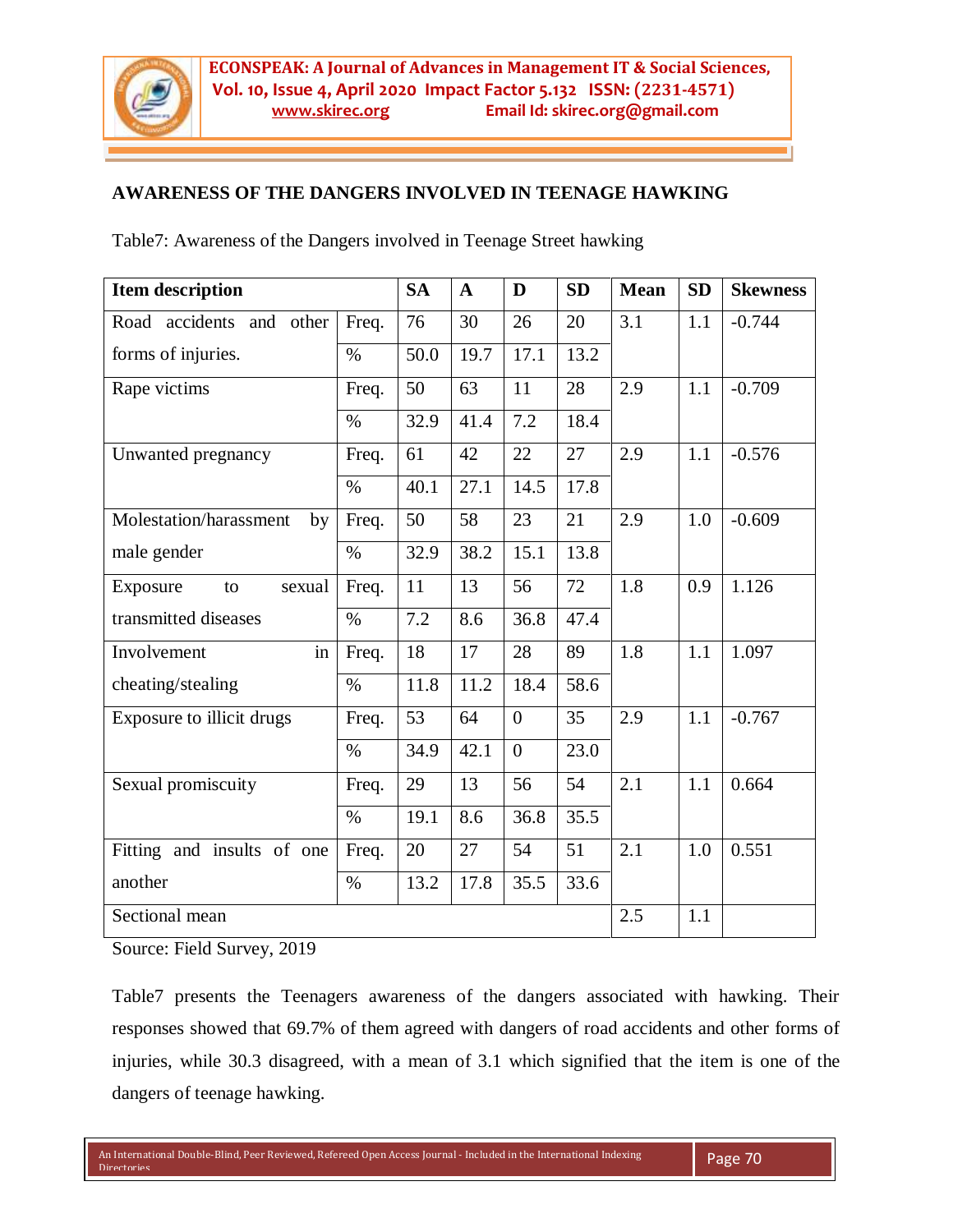Raping, unwanted pregnancy and exposure to illicit drugs are other dangers associated with teenage hawking, 74.3%, 67.2% and 70% respectively attested to that while 25.7%, 32.8% and 30% respectively disagreed.71.1% of the respondents agreed that molestation and harassment by male gender, and 28.9% disagreed; their responses have a mean of 2.9 meaning that the items are some of the dangers associated with teenage hawking.

Other dangers associated teenage hawking in the study area are exposure to sexual transmitted diseases and involvement in cheating/stealing, with 84.2% and 77% of the respondents who disagreed and a mean response of 1.8 which signifies that these cases are not too common in the study area. This implies that despite their involvement in this profession, they are still descent to some extent. Sexual promiscuity, fitting and insults of one another is said not to be common among the teenagers with a mean response of 2.1.

| Item description                               |       |      | A    | D    | <b>SD</b> | Mean | <b>SD</b> | <b>Skewness</b> |
|------------------------------------------------|-------|------|------|------|-----------|------|-----------|-----------------|
| Hawking is an experience that<br>female        | Freq. | 36   | 57   | 45   | 14        | 2.8  | 0.9       | $-0.218$        |
| teenager should undergo                        | $\%$  | 23.7 | 37.5 | 29.6 | 9.2       |      |           |                 |
| Hawkers are not exploited in any form          | Freq. | 15   | 51   | 72   | 14        | 2.4  | 0.8       | 0.237           |
|                                                | $\%$  | 9.9  | 33.6 | 47.4 | 9.2       |      |           |                 |
| Hawking is associated with poverty             | Freq. | 19   | 56   | 63   | 14        | 2.5  | 0.8       | 0.092           |
|                                                | $\%$  | 12.5 | 36.8 | 41.4 | 9.2       |      |           |                 |
| Hawking is a form of child abuse               | Freq. | 36   | 75   | 27   | 14        | 2.9  | 0.9       | $-0.583$        |
|                                                | $\%$  | 23.7 | 49.3 | 17.8 | 9.2       |      |           |                 |
| Hawking is a form of child labour              | Freq. | 15   | 56   | 67   | 14        | 2.5  | 0.8       | 0.127           |
|                                                | $\%$  | 9.9  | 36.8 | 44.1 | 9.2       |      |           |                 |
| Lack of access to education is a reason for    | Freq. | 15   | 70   | 53   | 14        | 2.6  | 0.8       | $-0.179$        |
| hawking                                        | $\%$  | 9.0  | 46.1 | 34.9 | 9.1       |      |           |                 |
| Hawking<br>does<br>deprive<br>not<br>us<br>our | Freq. | 36   | 75   | 31   | 10        | 2.9  | 0.8       | $-0.501$        |
| fundamental human right                        | $\%$  | 23.7 | 49.3 | 20.4 | 6.6       |      |           |                 |
| Hawking is a good way of preparing for         | Freq. | 36   | 84   | 31   | 1         | 3.0  | 0.7       | $-0.150$        |
| future                                         | $\%$  | 23.7 | 55.3 | 20.4 | 0.7       |      |           |                 |
| I prefer hawking to other forms of livelihood  | Freq. | 48   | 64   | 30   | 10        | 3.0  | 0.9       | $-0.557$        |
| activities.                                    | $\%$  | 31.6 | 42.1 | 19.7 | 6.6       |      |           |                 |
| I prefer hawking to education.                 | Freq. | 56   | 77   | 18   | 1         | 3.2  | 0.7       | $-0.460$        |
|                                                | $\%$  | 38.8 | 50   | 11.7 | 0.7       |      |           |                 |
| Hawking is a safe way of making good           | Freq. | 62   | 74   | 16   | $\Omega$  | 3.3  | 0.7       | $-0.398$        |
| money.                                         | $\%$  | 40.3 | 48.7 | 10.5 | $\Omega$  |      |           |                 |
| Sectional mean                                 |       |      |      |      | 2.8       | 0.8  |           |                 |

Table 8: Perception of the dangers of hawking

Source: Field Survey, 2019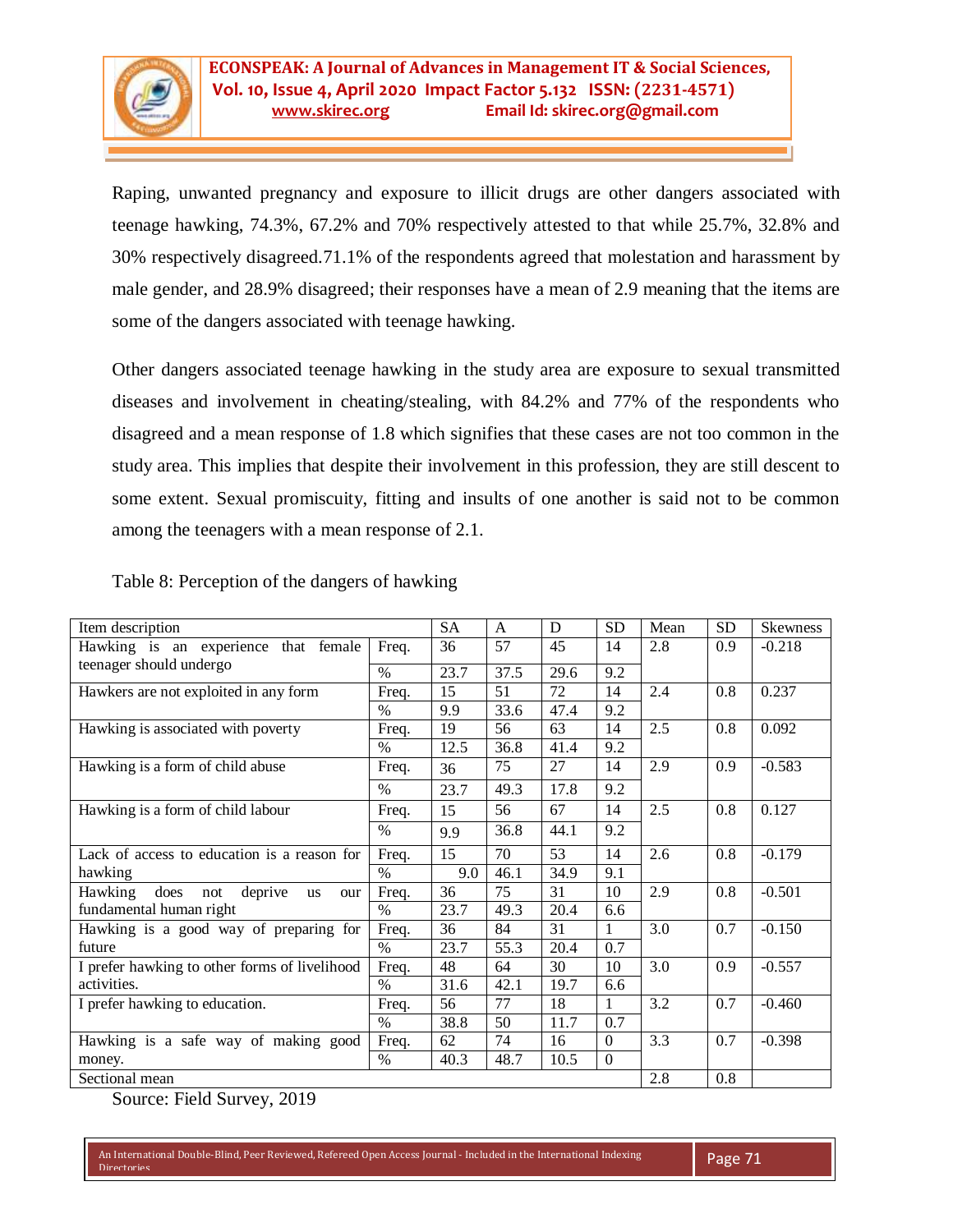

The teenagers actually understand the dangers os street hawking. When consulted, their responses are as follows, that hawking is an experience that female teenager should undergo, Hawking is associated with poverty, Hawking is a form of child abuse, Hawking is a form of child labour, Lack of access to education is a reason for hawking, Hawking does not deprive us our fundamental human right, Hawking is a good way of preparing for future, I prefer hawking to other forms of livelihood activities, I prefer hawking to education, Hawking is a safe way of making good money. Above all, they perceived that hawkers are never exploited. These responses show that they perceived hawking as a positive venture.

# **Conclusion and recommendation**

The study concludes that most teenage hawkers are from polygamous Muslim families that are relatively large in size. Poverty was a major reason for teenagers' involvement in hawking. Similarly, the respondents level of education is very low, especially in this our era. The available media used in creating awareness on dangers of hawking were not effectively utilized to bring about high level of awareness and perception of dangers associated with hawking. It was further concludes that female teenagers' level of involvement in hawking was high despite their high level of awareness on its dangers. Parents' poor educational and occupational status influenced respondents' involvement in hawking.

Based on the conclusions drawn from the findings of the study, the following Recommendations are made:

- 1. Parents especially mothers should be sensitized the more on the dangers female teenagers stand to face when involved in hawking.
- 2. A better skill acquisition centers should be established in the study area.
- 3. Government should come up with an effective poverty alleviation blueprint and sensitization that can effectively place people on the right track of empowerment and self-reliant.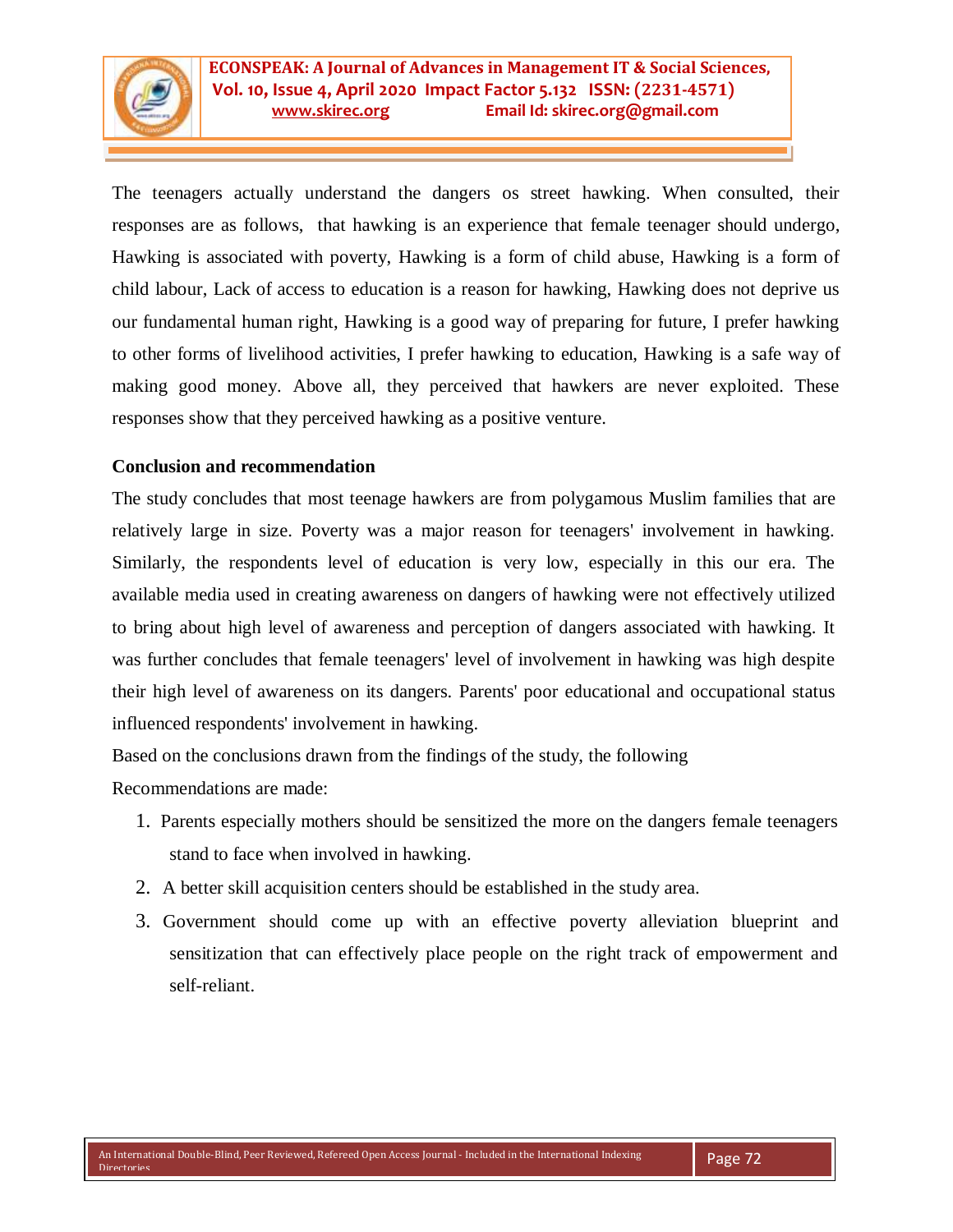

## **REFERENCES**

- Admassie, A. (2003): 'Child Labour and Schooling in the Context of a Subsistence Rural Economy: Can they be Compatible?" *International Journal of Educational development,*  23: 167-187.
- Admassie, A.y7 (2002): 'Explaining the High Incidence of Child Labour in Sub-Saharan Africa', *Africa Development Review,* 14(2): 251-275.
- Aliyu A. A. (2006): Child Labour in Zaria, Nigeria. *Annals of African Medicine* 2006; 5:97-100
- Alonge, G.O., Okpeze, V. E & Owolade, E.O (2008): Teenagers' Involvement in Meat Sales in Oyo State. Proceeding of the Seventeen Annual Congress of NRSA held at National Root Crops Research Institute Umudike, Abia State, Nigeria 19th - 22nd August
- Amoo EO., Ola-David O, Ogunrinola IO, Fadayomi TO (2012). Streettrading activities and maternal health in urban areas of Nigeria.Global Journal of Human Social Science, Arts and Humanities;12(15):1-10.
- Ashimolowo, O.R., Aromolaran, A.K. and Inegbedion, S.O. (2010) child street Trading Activities and its effects on the Educational attainment of its Victims in epe Local Government Area of Lagos State. Journal of Agricultural Science. 2 (4): 211-220. WWW. Cesent. Org/Jas/
- Denisi, A.S. and Griffin, R.W. (2005) *Human Resource Management*. New York; Houghton, Miffin Company.
- Ekpenyong S, Nkereuwuem SA (2011). Street Trading and ChildLabour in Yenogoa. Int. J. Sci. Res. in Educ. 4(1): 36-46.
- Esin MN, Bulduk S, Ince H (2005). Work related risks and health problems of working children in urban Istanbul, Turkey. J .Occup Health. 47:431-436.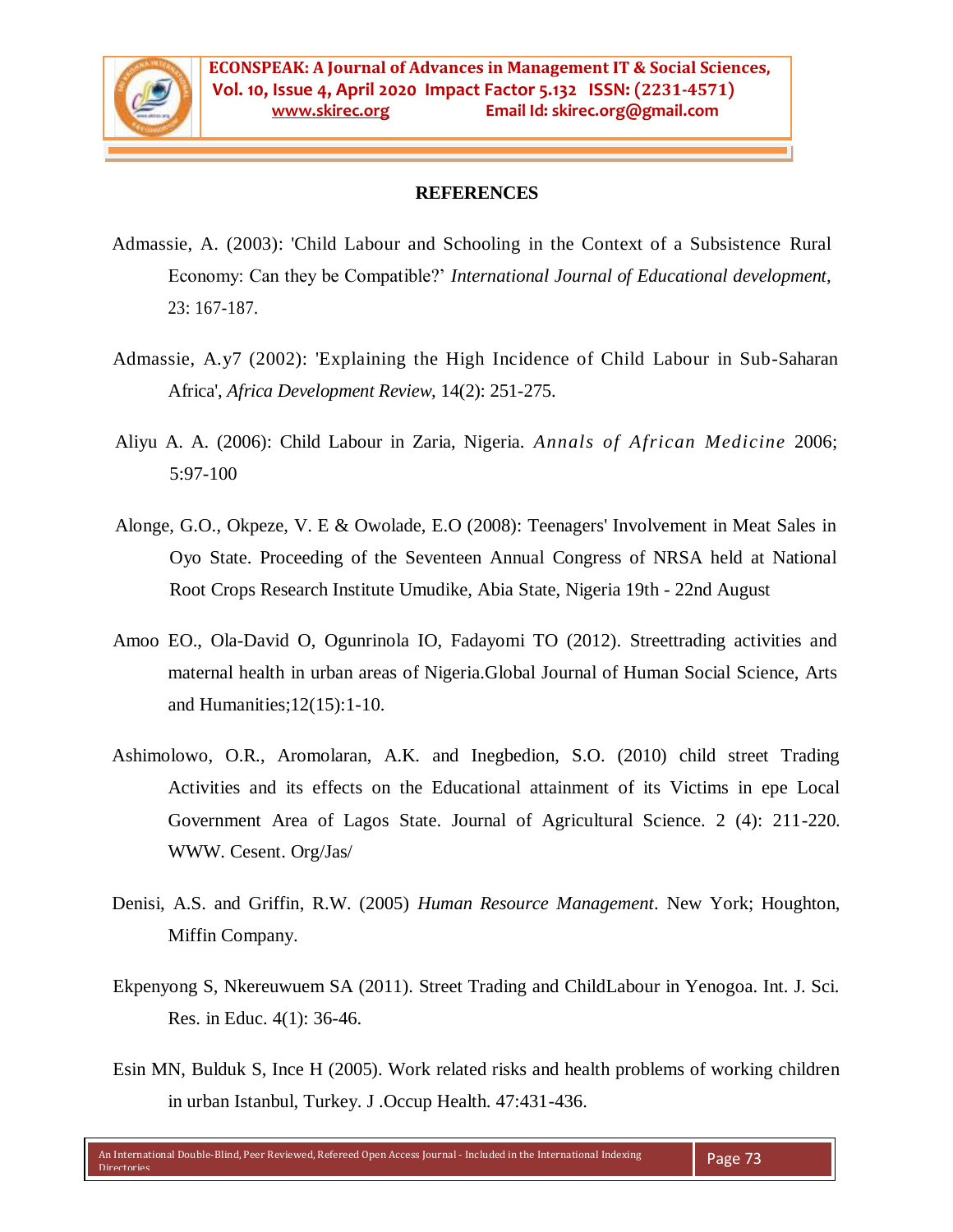- Fawole OI, Ajuwon AJ, Oshungbade KO (2003). Interventions for violence prevention among female workers in motor parks in South.
- Hoyano, L. and.Keenan C. 2007.Child Abuse: Law and policy across boundaries, Oxford His is press Lagos: Olubamese printers.
- Human Rights Watch (2007) Criminal Politics and 'Godfatherism' in Nigeria, New York.
- Ibanga, F. I. (2009):*Child Labour in Nigeria: A religious Educational Response.* United State: ProQuest Information and Learning Company.
- International Labour Office (2006). The End of Child Labour: Within reach Global report on the follow-up to the ILO Declaration on Fundamental Principles and Rights at Work. International Labour Conference 95th Session, Report I (B), ILO, Geneva.
- International Labour Office (2010): *Accelerating Action against Child Labour.* Global Report under the Follow Up to the ILO Declaration on Fundamental Principles and Rights at Work, Geneva:
- Kempe, H.R. (2005): 'Child Survival, Poverty and Child Labour in Africa', *Journal ofChildren and Poverty,* 11(1): 19-42.
- Krejcie, R.V., & Morgan, D.W., (1970): Determining Sample Size for Research Activities. *Educational and Psychological Measurement.*
- Kwankye SO, Nyarko PE, Tagoe CA (2007). Reproductive Health Implications of Street Hawking in Accra. Paper presented at the Fifth African Population Studies, Arusha Tanzania, 10-14 Dec.
- Labour', in Hindrnan, H.D. (ed.):*The World of Child Labour and Regional Survey.*Pp.3-9. U.S.A: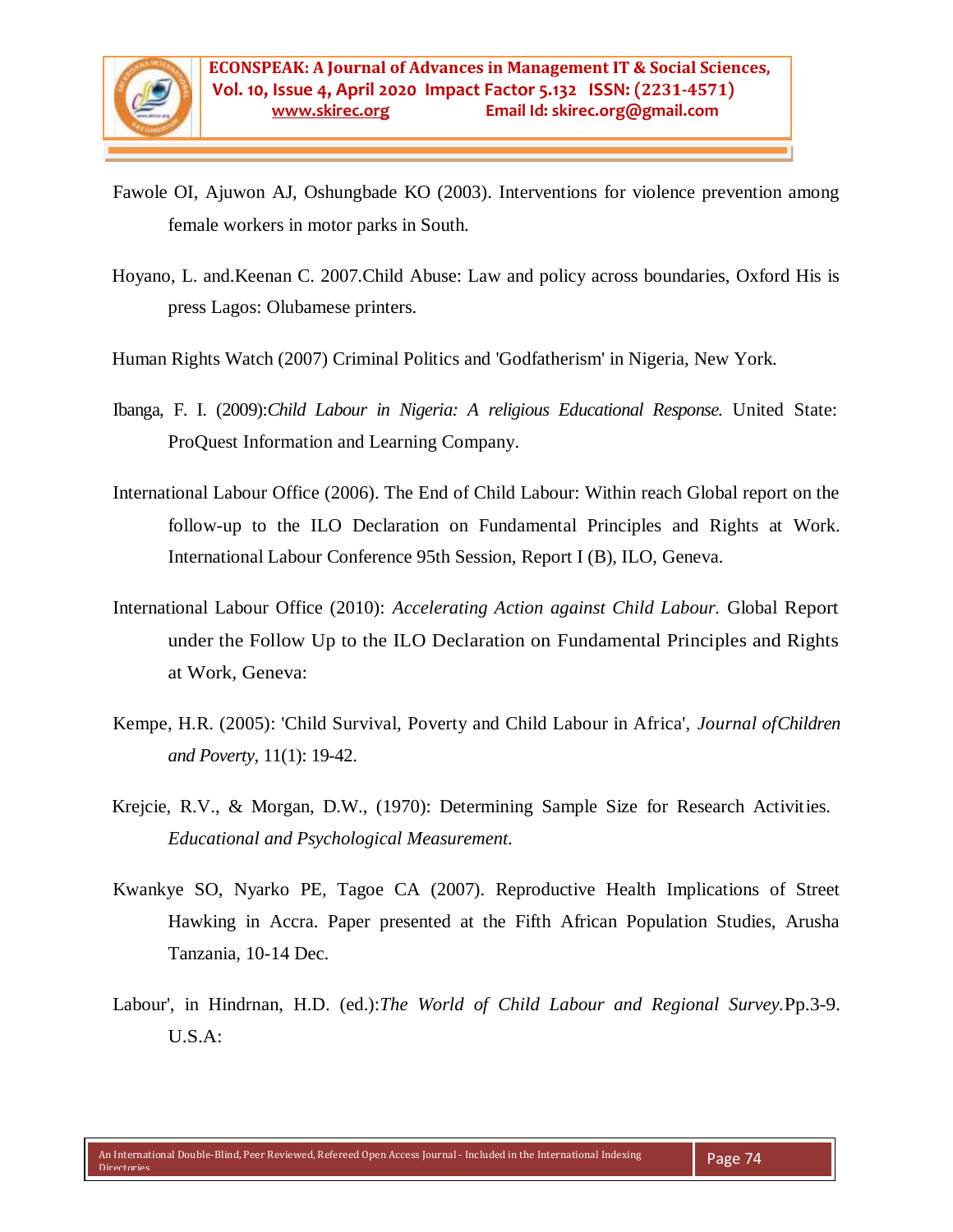- Lee S (2004). Assessing the vulnerability of women street traders to HIV/AIDS: A Comparative Analysis of Uganda and South Africa. HEARD, July. 26.
- Lu JL (2011). Occupational Health and Safety of Women Workers: Viewed in the Light of Labour Regulations.J. Int. Women's Stud. Vol. 12 No. 1. \2011. Pp 68-78.
- Mohammed, A. (2006) "Meeting Current Challenges of National Security" Lecture Delivered to Participants of National War College, Abuja, Nigeria, February 14 Mesa.
- Nseabasi A. & Abiodun O. (2010): The Menace of Child Abuse in Nigeria: A case Study of Street Hawking in Uyo, Akwa Ibom State. J Soc Sci, 24(3): 189-192
- Nte, N. D. & Eke P. (2008) "Youth Secret Cults and Political Violence in Rivers State: A Review of the 4th Republic", Public Affairs Review Vol. 3, No. 2.
- Nte, N. D. (2005) "The Political Economy of Child Labour in a Depressed Economy: The Case of Port Harcourt City, Nigeria" in Ifeanacho, M. (ed) The Socio-Anthropological Perspective of African Development crisis, A Publication of the Department of Sociology, Faculty of Social Sciences, university of Port Harcourt, Nigeria
- Olutunde, A. A (2013). The Prevalence of Child-Hawkers" in Motor parks in Ibadan Munacipality: An Overview. Open Journal of Social Science Research; 1(7): 174-179.
- Onah, F. O. (2008): Human rresources Management. John Jacob"s Classic Pupblishers Ltd.
- Onuzulike NM (2007). Gender Differences in Knowledge and attitudes towards Child Street hawking among rural Resident Parents in Yakubu, J. A. Morohunkola, O. A; &Sokoya, G. O. (Eds) The Abused and The Society: Royal People Nigeria Ltd, Ibadan Nigeria.p.  $136 - 147$ .
- Sarka, S.W. (2014): Evaluation of the Recruitment Practices in the Federal Capital Territory Area Councils" service Commission, Abuja. *Lapai International Journal of Management and Social Sciences (LIJOMASS). V*olume 7, (2).